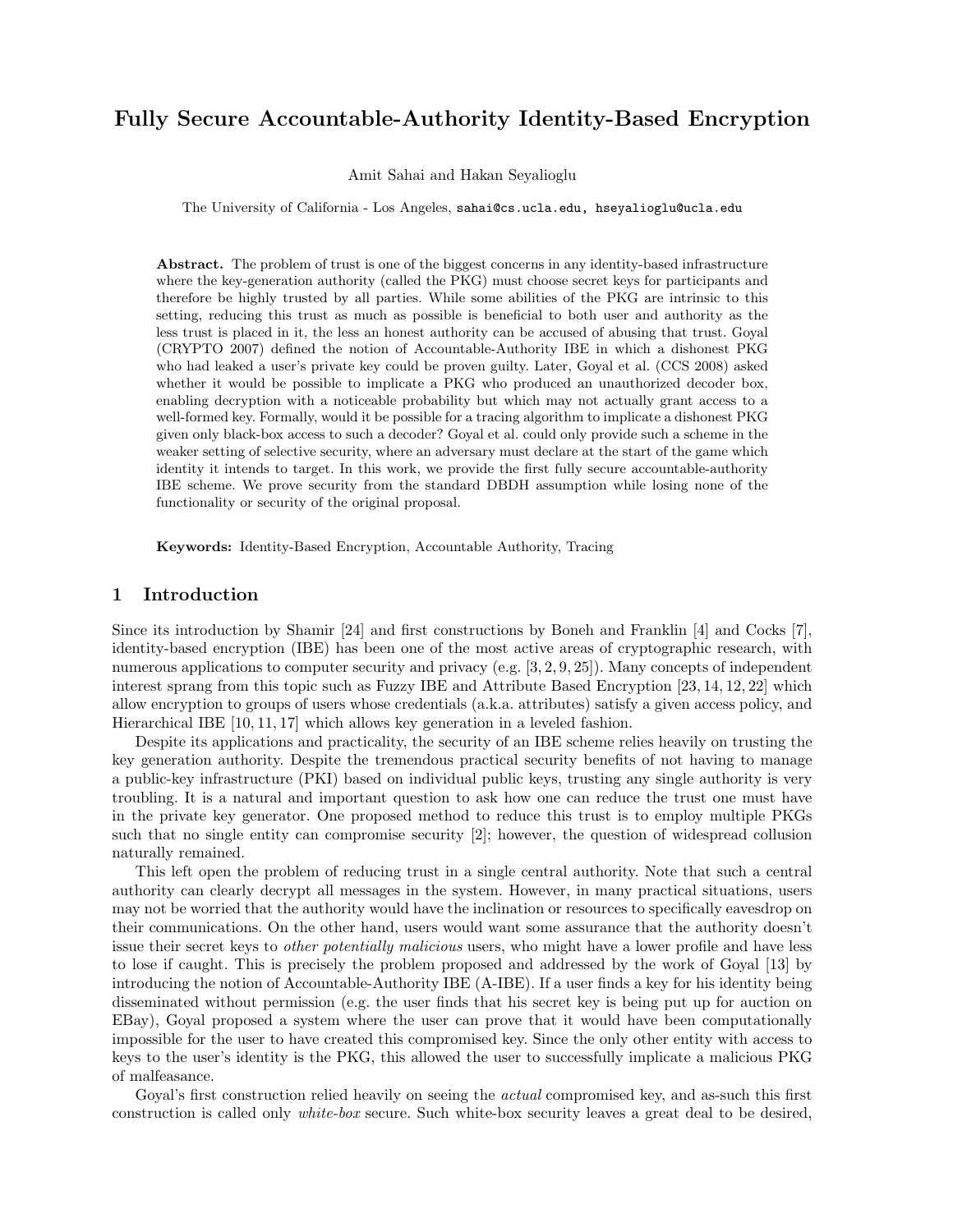for instance, while able to still decrypt, the key may have been manipulated in some way. A natural extension is to ask whether it would be possible to implicate a PKG who has disseminated a decoder "box" which allows decryption of ciphertexts encrypted to some identity rather than simply leaking a key itself in the clear (e.g. selling such a box or a heuristically obfuscated piece of decryption software). Since the exact information used to create this decoder box may be hidden, this is called black box security and is the strongest current proposed notion of A-IBE. If we can trace a PKG who issues decoder boxes, it forces a user attempting to dishonestly acquire decryptions to continually interact with the PKG (who may, for example, be acting as a decryption oracle). Such a setting is much riskier for the dishonest PKG since it requires a much greater level of communication with the dishonest user.

Giving a black-box secure A-IBE scheme was specifically labeled the most important problem left open in Goyal's original work. The first work made some progress towards obtaining black-box security, which was later refined [15, 19] (the latter of which proves security if a cheating authority is denied a decryption oracle); however, major shortcomings remained. The only known black-box secure constructions are in a very weak model of security called "selective security" where the adversary must designate the identity which it will create a decoder box for before even seeing the public parameters. While selective security was useful for exploring these concepts, it is a completely unreasonable requirement for security since real-world adversaries have the ability to pick targets adaptively.

In fact, selective security is especially troubling in the A-IBE setting since selective security is only a reasonable benchmark if there are only a few high value targets whom an adversary would be interested in attacking (making the prospect of picking a target adaptively during the attack less appealing). However, in a subscription service handled through decoder boxes (one of the most natural applications for a black-box A-IBE scheme), there would be many targets of equal value, making selective-security particularly troubling.

#### 1.1 Our Contributions

In this work, we provide the first fully secure black-box accountable-authority IBE scheme. We are able to prove security based on the standard DBDH number-theoretic intractability assumption while losing none of the functionality or security of the original proposal of Goyal [13].

A limitation of previous work [15] which obtained selective black-box security was that it obtained functionality from established Attribute-Based Encryption schemes without modifying the scheme to better suit the A-IBE framework. A main contribution of this work is that we can obtain A-IBE by only moving "halfway" between basic IBE and Attribute-Based Encryption, in a setting where identities do have attributes, but these attributes are assigned randomly. We call such a scheme a Dummy-IBE scheme and use it to construct black-box A-IBE. We then give a construction of a *Dummy-IBE* scheme by combining mechanics of Waters' IBE scheme [25] and the Attribute-Based Encryption scheme due to Sahai and Waters [23]. We note that a fully secure ABE scheme would not directly suffice to make the previous construction work, in particular, ciphertext and key-sanity checks (to be defined later) would also be necessary. Indeed in contrast to recent findings in fully secure ABE [18, 21], we are able to follow the framework of previous selectively secure ABE constructions [23] to achieve full black-box security, and as a result inherit these schemes' improved efficiency and analytic simplicity.

## 2 Preliminaries

We will often use the notation [a, b] to denote all integers between a and b, inclusive and bold font (e.g. **x**, **A**) to denote vectors. A bracketed index (e.g.  $\mathbf{x}[j]$ ,  $\mathbf{A}[i]$ ) will denote the value at that index of the relevant vector. A negligible value is one that grows slower than any inverse polynomial of a certain parameter (usually the security parameter) and a probability is said to be overwhelming if it is within an additive negligible probability of 1.

#### 2.1 Bilinear Maps

Let  $\mathbb{G}, \mathbb{G}_T$  be two multiplicative groups of prime order p. Let g be a generator of  $\mathbb{G}$  and  $e : \mathbb{G} \times \mathbb{G} \to \mathbb{G}_T$ . We assume e satisfies bilinearity (for all  $u, v \in \mathbb{G}_1$  and  $a, b \in \mathbb{Z}_p$ , we have  $e(u^a, v^b) = e(u, v)^{ab}$ ) and non-degeneracy  $(e(g, g) \neq 1)$ .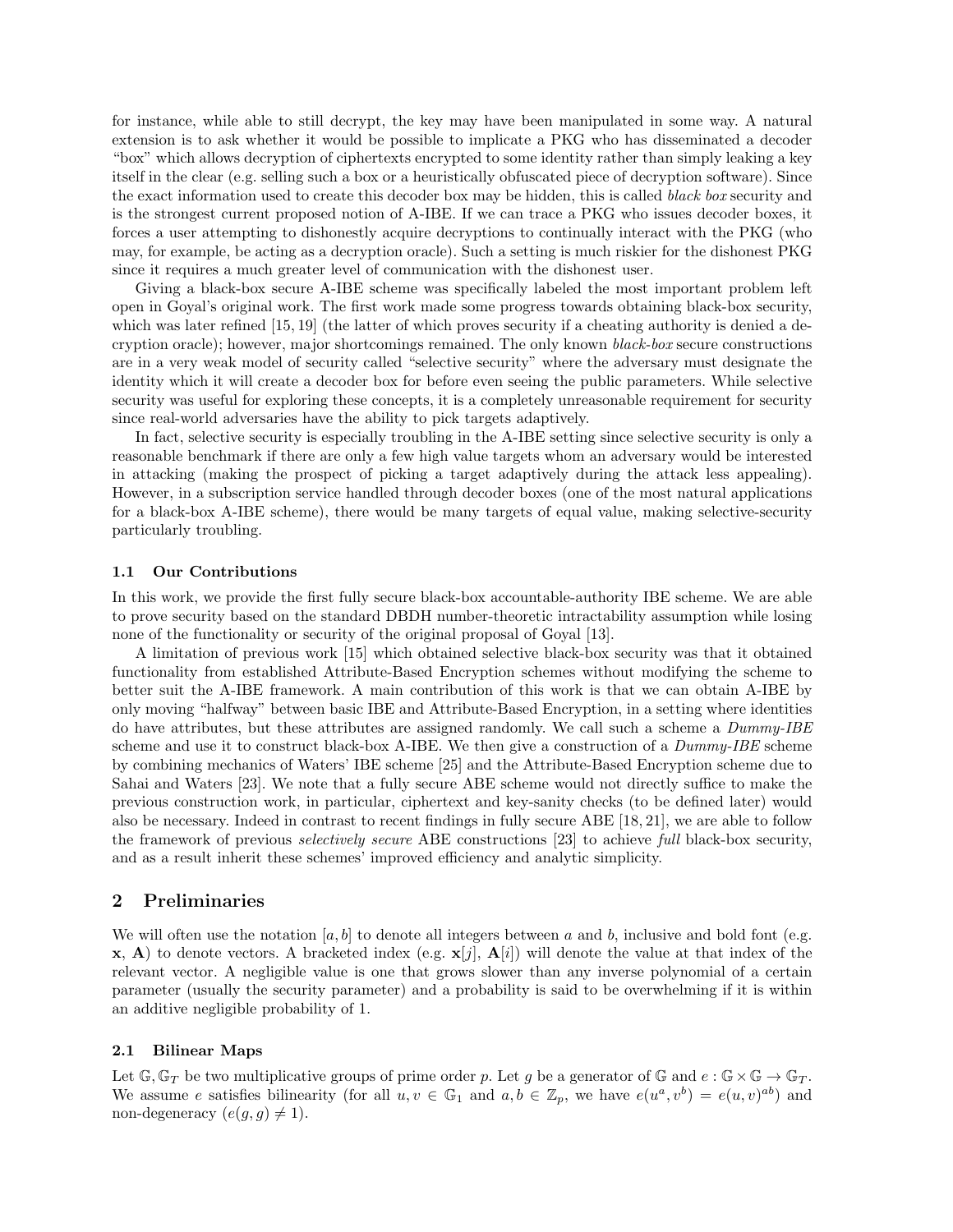#### 2.2 Security Assumption

Definition 1. (Decisional Bilinear Diffie-Hellman (DBDH) Assumption) Suppose the values  $a, b, c, z \leftarrow \mathbb{Z}_p, \beta \leftarrow \{0, 1\}$  are chosen at random. The DBDH assumption states that no probabilistic polynomial-time algorithm can distinguish the tuple  $(g, A = g^a, B = g^b, C = g^c, e(g, g)^{abc})$  from the tuple  $(g, A = g^a, B = g^b, C = g^c, e(g, g)^z)$  with more than a negligible advantage.

#### 2.3 Fully-Simulatable Oblivious Transfer

Informally, a k-out-of-n oblivious transfer protocol  $[8]$  is a two-party protocol in which n strings are stored by one party and at the end, the other party has received exactly  $k$  of them with the requirements that the receiving party gains no more information than the  $k$  strings it received and the sending party gains no information about which k the receiving party acquired.

Formally, by a fully-simulatable OT protocol, we will refer to one that meets Canetti's requirements for universal composability  $[6]$ . If an adversary  $\mathcal{A}'$  is interacting with a challenger and has non-negligible success probability  $\epsilon$  in a game which includes some Fully-Simulatable OT protocol, there also exists an adversary A with probability of success within a negligible factor of  $\epsilon$  which instead uses the ideal-world OT protocol where  $A$  directly queries the indices of the k values it will receive from the challenger. We will often transfer our adversaries into ones which engage in the ideal-world OT protocol. For examples of fully simulatable Oblivious Transfer using only the DDH and DBDH assumptions please refer to the following papers: [20, 16, 5].

#### 2.4 Accountable Authority IBE (A-IBE)

We now recall what it means for an IBE scheme to be  $A$ -IBE secure. First, the scheme must function as a good IBE scheme. Traditionally, it is assumed that the Key Generation algorithm simply outputs a key, however, since the key received by each party should not be available to the central authority, we instead assume it is generated through an interactive protocol.

Definition 2. (Identity Based Encryption (IBE) Scheme) An Identity Based Encryption Scheme consists of the following four probabilistic polynomial time algorithms:

- $-$  Setup(1<sup> $\lambda$ </sup>)  $\rightarrow$  PK, MK. The setup takes as input 1<sup> $\lambda$ </sup> with  $\lambda$  the security parameter and outputs public parameters PK and master secret key MK.
- KeyGen(PK, MK,ID)( $\rightarrow$ ) K<sub>ID</sub>. The user key generation algorithm takes as inputs PK, MK and an identity ID and engages in an interactive protocol with the recipient. At the end, the recipient receives a key for ID,  $K_{ID}$ . We use the notation  $(\rightarrow)$  to highlight the fact that **KeyGen** may not know exactly which key the user receives (for example, if KeyGen is implemented using an oblivious transfer protocol).
- **Encrypt**(M, PK, ID) $\rightarrow$  C<sub>ID</sub>. The encryption algorithm takes as input PK, ID and a message M and outputs a ciphertext  $C_{ID}$ .
- **Decrypt**( $C_{ID}$ ,  $K_{ID}$ ,  $PK$ )  $\rightarrow$  M. The decryption algorithm outputs the original message with overwhelming probability assuming it is given as input a key to the identity ID.

We will assume that ID is included in the plain as part of  $C_{ID}$  and  $K_{ID}$  during our analysis for notational simplicity.

**Definition 3.** ( $\epsilon$ -Useful Decoder Box) For non-negligible  $\epsilon$ , a probabilistic polynomial time algorithm  $\mathcal{D}_{ID}$  is an  $\epsilon$ -useful decoder box for the identity ID if:

$$
\Pr[M \leftarrow \mathcal{M} : \mathcal{D}_{\text{ID}}(\text{Encrypt}(M, PK, ID) = M] \ge \epsilon
$$

The main additional functionality required of an A-IBE scheme follows:

– Trace<sup> $\mathcal{D}_{ID}$ </sup> (PK, ID, K<sub>ID</sub>) outputs either User or PKG. Given oracle access to an  $\epsilon$ -useful decoder box  $\mathcal{D}_{\text{ID}}$ , PK, ID and a key K<sub>ID</sub>, the tracing algorithm will decide if  $\mathcal{D}_{\text{ID}}$  was created by the trusted authority or by the user who supplied  $K_{ID}$ .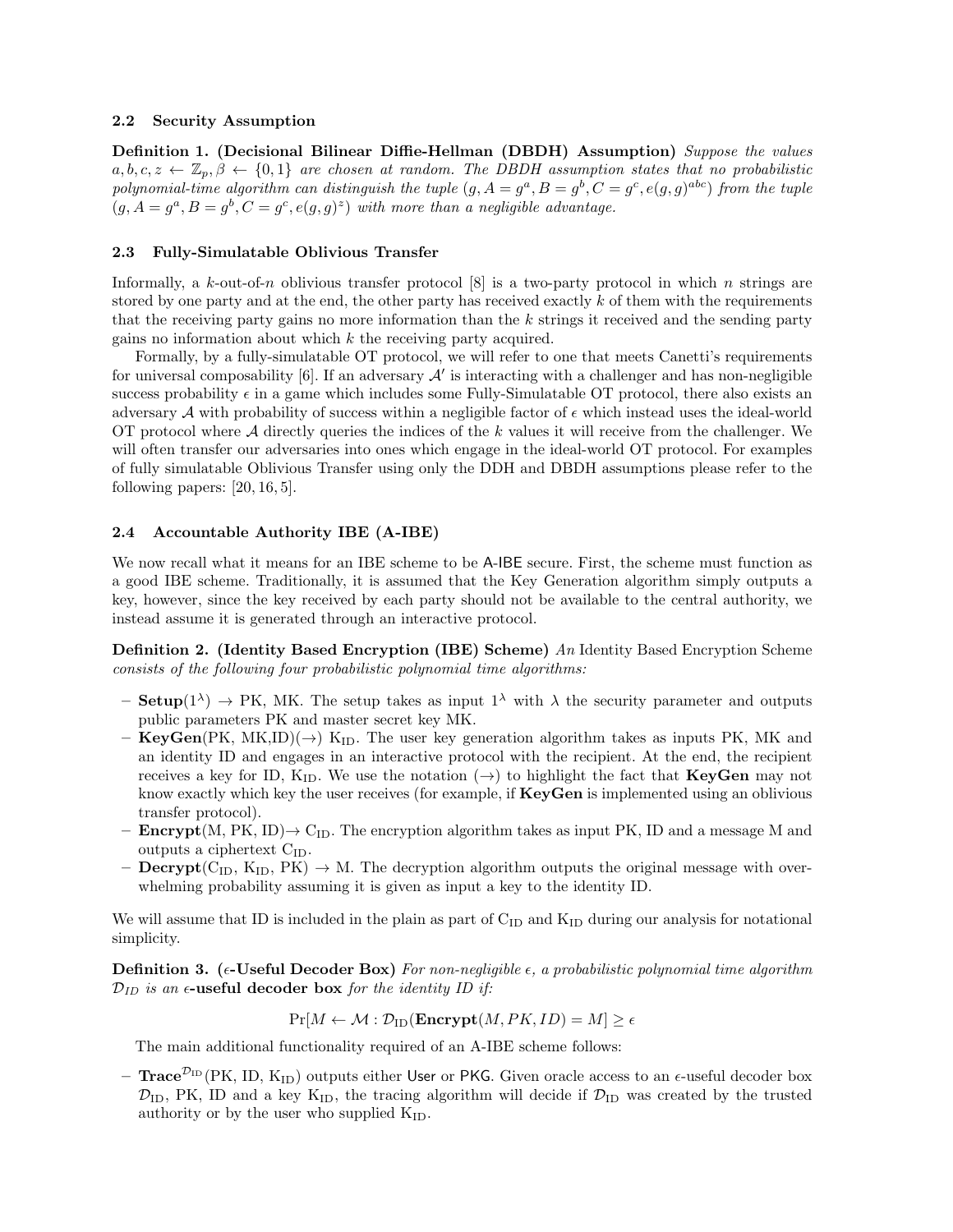Intuitively the tracing algorithm allows a user who has recovered a decoder box for its identity to reveal its secret key to prove that it could not have generated this decoder box. This would be impossible if all keys could decrypt perfectly, which is why we allow decryption a small probability of failure. Additionally, it has proven very useful to include two more algorithms in most A-IBE schemes for use in tracing. A term is said to be valid if it is a possible output of the relevant generation algorithm (in other words, a key K<sub>ID</sub> is valid if it is a possible output of the key generation algorithm on inputs PK, MK and a ciphertext is valid if it is the encryption of some M to the relevant identity):

- KeySanity( $K_{ID}$ , PK) tests if  $K_{ID}$  is a proper key for identity ID and outputs Valid or Not-Valid.
- CiphertextSanity( $C_{\text{ID}}$ , PK) tests if  $C_{\text{ID}}$  is a proper ciphertext for ID and outputs Valid or Not-Valid.

#### 2.5 Security Requirements

An A-IBE scheme is called black-box secure if it satisfies the following requirements. First, it must satisfy IND-ID-CPA security. Second, if a decoder box  $\mathcal{D}_{ID}$  was created by the central authority, the tracing algorithm should implicate the PKG and when it was created by the colluding users, it should implicate the users. This security requirement is captured in the following games.

Definition 4. (IND-ID-CPA Security) An A-IBE scheme is IND-ID-CPA secure if the advantage of any probabilistic polynomial time adversary  $\mathcal B$  is negligible in the game below:

- 1. Setup The challenger runs the Setup algorithm and sends PK to B.
- 2. **Phase 1 B** engages in a **KeyGen** protocol with the challenger with adaptively chosen ID<sub>i</sub> and receives  $K_{\text{ID}_i}$ . This may be repeated multiple times for different identities.
- 3. Challenge B submits two messages  $M_0$ ,  $M_1$  and an identity ID which it did not query during Phase 1. The challenger flips a coin b and encrypts  $M_b$  to the identity ID and sends the encryption C to B.
- 4. Phase 2 Same as Phase 1 except B may not query a decryption key for ID.
- 5. Guess The adversary outputs  $b' \in \{0, 1\}.$

The advantage of  $\mathcal{B}$  is defined as  $Pr[b' = b] - \frac{1}{2}$ .

Definition 5. (Dishonest-User Security) An A-IBE scheme is Dishonest-User secure if the advantage of any probabilistic polynomial time adversary  $\beta$  is negligible in the game below:

- 1. Setup The challenger runs the Setup algorithm and sends PK to B.
- 2. Key Generation The adversary adaptively queries keys for distinct  $ID_i$ , and receives  $K_{ID_i}$ . This may be repeated multiple times for different identities.
- 3. Create Decoder Box The adversary outputs an  $\epsilon$ -useful decoder box  $\mathcal{D}_{\text{ID}}$  and  $K'_{\text{ID}}$  for some identity ID queried during the Key-Generation phase.
- 4. **Tracing Failure** Finally, success is defined as the event that:  $Trace^{\mathcal{D}_{ID}}(PK, ID, K'_{ID}) = PKG$ .

At this point it may seem artificial to have the requirement that ID was queried once in the Key Generation phase of the game, however since the scheme is required to be IND-ID-CPA secure, outputting a key for an identity which has not been queried would contradict the previous security requirement and therefore adding this additional requirement does not weaken security.

Definition 6. (Dishonest-PKG Security) An A-IBE scheme is Dishonest-PKG secure if the advantage of any probabilistic polynomial time adversary  $\mathcal B$  is negligible in the game below:

- 1. Setup The adversary B generates and passes public parameters PK and ID to the challenger. The challenger checks PK and ID are well-formed, aborts if not.
- 2. Key Generation The challenger and  $\beta$  engage in the key generation protocol for an identity ID. If neither party aborts, the challenger receives  $K_{ID}$  as output.
- 3. Decryption The adversary adaptively queries ciphertexts  $C_i$  to the challenger and the challenger replies with the decryption under  $K_{ID}$ . This may be repeated multiple times for different ciphertexts.
- 4. Create Decoder Box. The adversary outputs an  $\epsilon$ -useful decoder box  $\mathcal{D}_{\text{ID}}$ .
- 5. Tracing Failure Finally, success is defined as the event that  $Trace^{\mathcal{D}_{ID}}(PK, ID, K_{ID}) = \text{USER}.$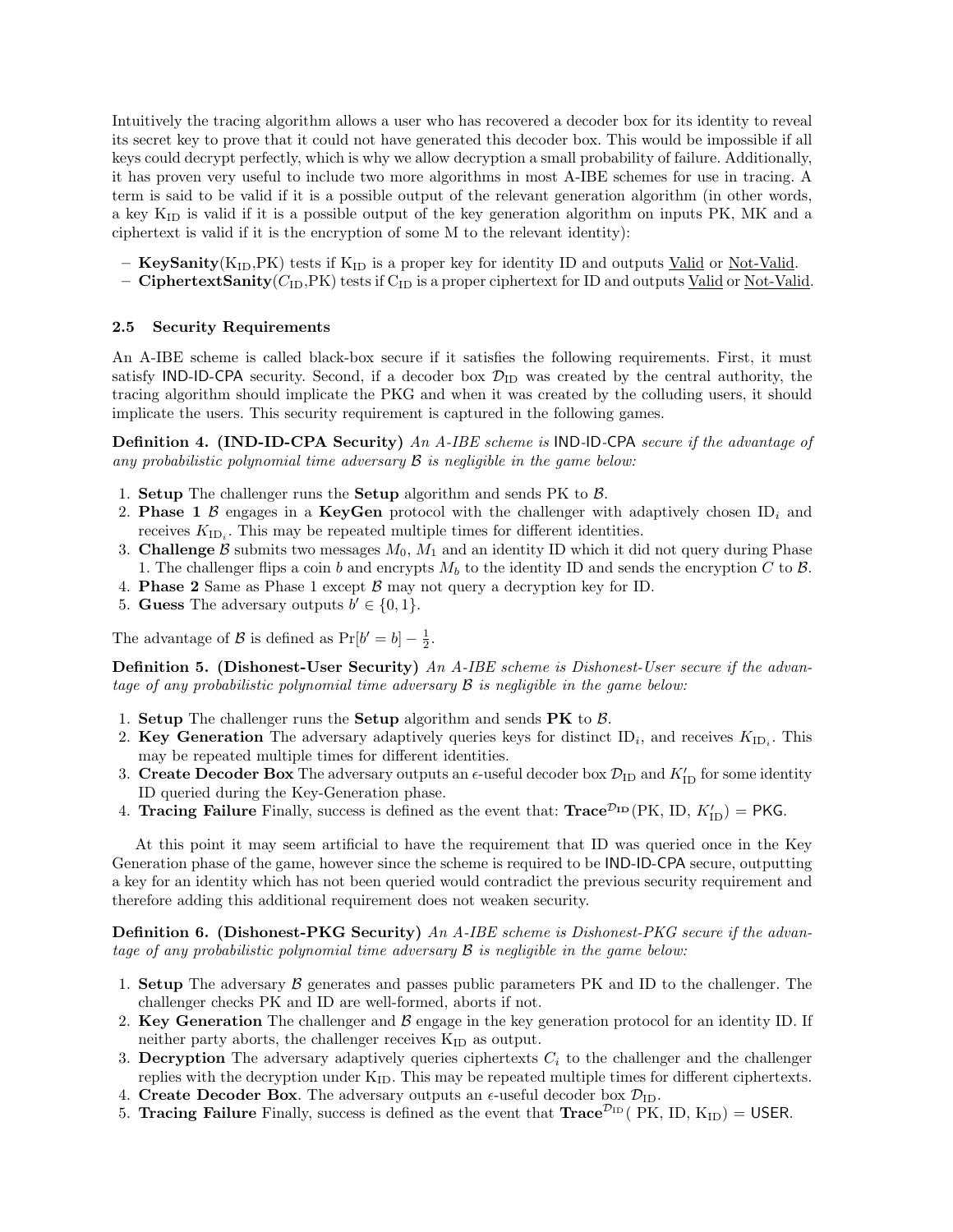If our scheme has a CiphertextSanity check we can always assume decryption is preceded with verification that the ciphertext is well-formed and if it is not well-formed, the decryption process can just output ⊥. Informally, this will allow us to argue that the PKG gains no information from its decryption queries since the decryption oracle will only decrypt well-formed ciphertexts, which the PKG could have decrypted without using the oracle (since the PKG can already generate a key for any identity).

## 3 Preliminary Reduction

The first key step in our proof is realizing that A-IBE can be built from an encryption scheme which falls somewhere between usual IBE and Attribute-Based Encryption. For this, we introduce the notion of Dummy-IBE in which every user is assigned a set of attributes which restricts the ciphertexts that can be decrypted but the user has no control over which attributes are assigned. We stress again that because of the importance of the sanity checks in our setting, a fully secure attribute based encryption scheme by itself would not suffice for our purposes.

## 3.1 Dummy Identity-Based Encryption

The intuition for *Dummy IBE* (*D-IBE*) comes from previous work [15] which achieves full *Dishonest-*PKG security (but not full *Dishonest-User* security). Keys for identities and ciphertexts will have k attributes and decryption will only succeed if the encryption was to the target identity and the attribute sets overlap in at least d indices.

Definition 7. (Dummy Identity-Based Encryption (D-IBE) Scheme) A D-IBE Encryption scheme D with parameters  $d \leq k \leq n \in \Theta(\lambda)$  consists of the following four poly-time algorithms:

- $-$  **Setup** $(1^{\lambda}, d, k, n) \rightarrow PK$ , MK public and master keys.
- **KeyGen**(PK, MK)  $\rightarrow$  K<sub>ID</sub>(S) The key generation algorithm selects  $S \subset [1, n]$  a random subset of size k, generates <sup>1</sup>  $K_{\text{ID}}^{\alpha}$  for all  $\alpha \in [1, n]$  and outputs  $K_{\text{ID}}(S) = \{K_{\text{ID}}^{\alpha} \mid \alpha \in S\}.$
- **Encrypt** $(M, PK, ID, S) \rightarrow C_{ID}(S)$ .
- $-$  Decrypt( $C_{\text{ID}}(S)$ ,  $K_{\text{ID}}(S')$ ,  $PK$ )  $\rightarrow M$  where  $C_{\text{ID}}(S)$  is an encryption of M if  $|S \cap S'| \geq d$ .
- KeySanity $(K_{\text{ID}}^*(S), PK)$  outputs Valid or Not-Valid depending on whether the key is a valid key for the implied identity and attribute set.
- CiphertextSanity $(C_{\text{ID}}^*(S), PK)$  outputs either Valid or Not-Valid depending on whether the ciphertext is a valid encryption of some message for the implied identity and attribute set.

We will assume that correctly formatted keys and ciphertexts will include a description of the relevant identity and dummy-attribute set. In the above notation  $\alpha$  are called the dummy attributes and S is called a dummy attribute set. Correctness of a Dummy-IBE scheme is as expected, decryption should succeed with overwhelming probability if the identities of the key and ciphertext match and the dummy attribute sets overlap in at least d indices.

**Definition 8. (Dummy-IBE Security)** A Dummy-IBE scheme is said to be D-IBE secure if the advantage of any probabilistic polynomial time adversary  $\mathcal B$  is negligible in the game below:

- 1. Setup The challenger runs the Setup algorithm and sends PK to B.
- 2. Queries B adaptively queries keys for distinct  $ID_i$ , the challenger returns  $K_{ID_i}(S_i)$ . This may be repeated multiple times for different identities.
- 3. Challenge The adversary specifies  $M_0$ ,  $M_1$  and an identity  $ID_j$  which has been queried during the Queries phase and a dummy attribute set S such  $|S \cap S_j|$  < d where  $S_j$  is from the Queries phase. The challenger picks  $b \in \{0, 1\}$  at random and sends  $\mathcal{B}$ , **Encrypt** $(M_b, PK, ID_j, S)$ .
- 4. Guess The adversary outputs a guess  $b'$  for  $b$ .

<sup>&</sup>lt;sup>1</sup> The fact that the key generation algorithm is able to generate all key components will be important for our reduction. To formalize the above notion, we could have the key generation algorithm output all key components and only send the ones corresponding to members in  $S$  to the user but we present it as above for notational simplicity.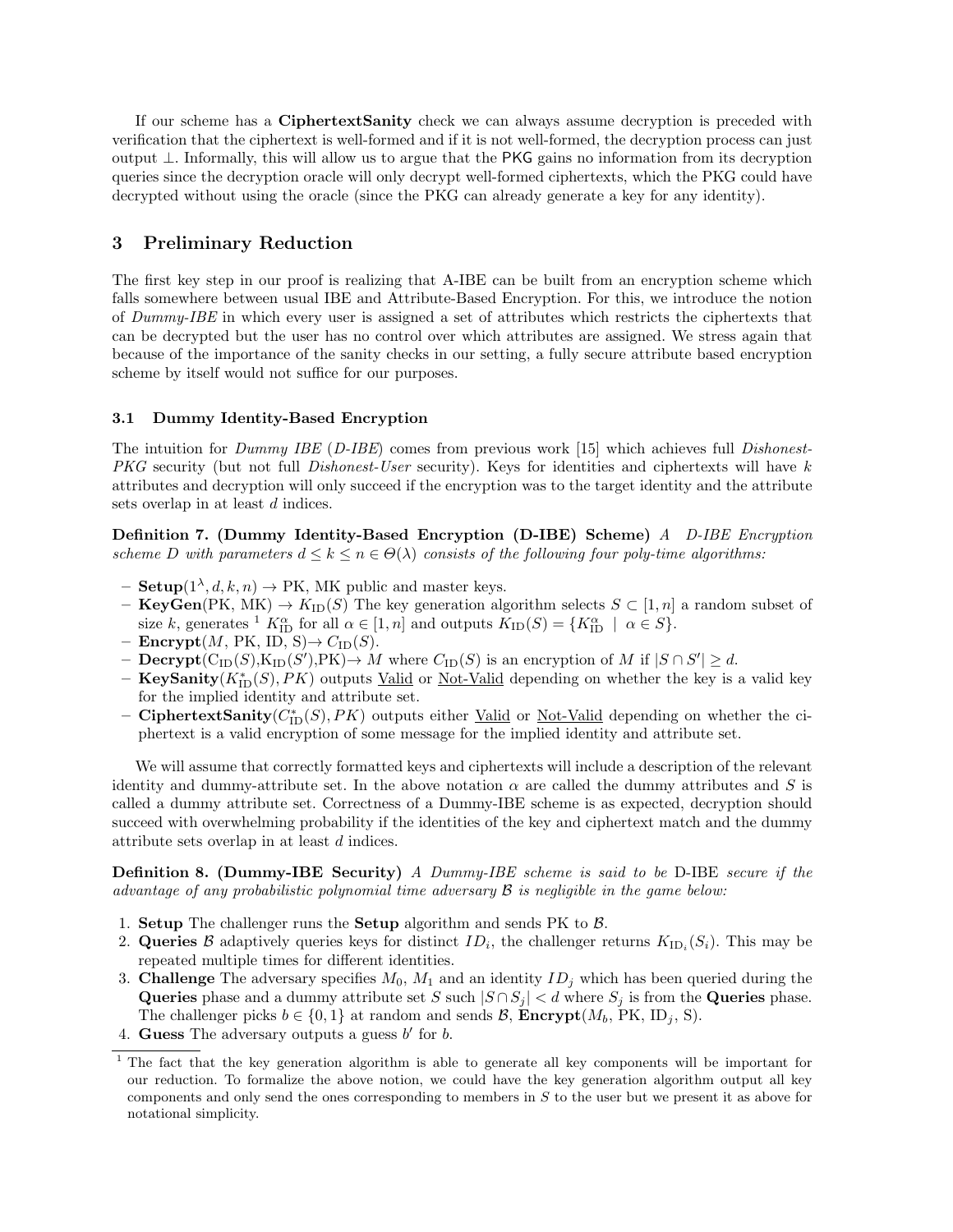#### 3.2 D-IBE Implies Dishonest-User Security

We describe how to transform a Dummy-IBE scheme D into a Dishonest-User Secure A-IBE scheme A. The overall structure of our construction can be considered a generalization of the construction in [15] where the role of our Dummy-IBE scheme is instead replaced by a ABE scheme which is not able to satisfy all the required notions of security. The similarities in structure will allow us to reuse an information theoretic result for *Dishonest-PKG* security from previous work [15]. We will from now on assume that the message space is a group of size superpolynomial in the security parameter, as is the case for our construction (notice that making a  $\epsilon$ -useful decoder box is trivial if the size is not superpolynomial).

Let  $d \leq k \leq n \in \Theta(\lambda)$ , we give concrete bounds k, d and n should satisfy at the end of this section.

- $-$  Setup $(1^{\lambda}) = D$ . Setup $(1^{\lambda}, n, k, d)$
- $-$  KeyGen(MK, PK, ID) Using MK, PK, ID, generate  $K = \{K_{ID}^{\alpha} : \alpha \in [1, n]\}$  and randomly permute them (call this permutation  $\sigma$ ) and engage in a non-adaptive k-out-of-n oblivious transfer protocol with the user querying the permuted set as the set of possible values to be transferred. After the OT protocol concludes send the user  $\sigma$  in the clear. The user now has access to  $K_{\text{ID}}(S)$  for some random  $S \subset [1, n]$  and runs a **KeySanity** check on  $K<sub>ID</sub>(S)$  and terminates the protocol if it fails.
- **Encryption**(M, PK, ID) Pick  $S \subset [1, n]$  at random of size k, output D. **Encrypt**(M, PK, ID, S).
- **Decrypt**( $C_{ID}(S)$ , PK,  $K_{ID}(S')$ ) If the ciphertext sanity check of  $C_{ID}(S)$  passes output:
- $D.\mathbf{Decrypt}(C_{\text{ID}}(S), \text{K}_{\text{ID}}(S'), \text{PK})$ , else output ⊥.

Notice that at the moment we only have a guarantee that the decryption algorithm will decrypt if  $|S \cap S'| \ge d$ . Therefore, pick k and d such that given some  $S \subset [1,n], |S| = k$  (the decryption dummyatributes) a random set  $S' \subset [1, n]$  (the dummy-atributes used during encryption),

$$
Pr[|S \cap S'| \ge d] > 1 - \mu(\lambda)
$$

for some negligible function  $\mu$ . If we pick  $k = cn$ ,  $d = (c^2 - \delta)n$  for some constant  $c \in (0, 1)$  and  $\delta \in (0, c^2)$ by Chernoff bounds, two sets of size  $k$  will intersect in at least  $d$  locations with overwhelming probability. From this point, assume k and d are initialized thusly and  $c < 1/4$ .

#### 3.3 Tracing Algorithm

The overarching idea is that if a message has been encrypted to identity ID under dummy attribute set A, it should only be decryptable by someone holding a key  $K_{ID}(A')$  where  $|A \cap A'| \ge d$ . Therefore, the tracing algorithm, which has oracle access to  $\mathcal{D}_{ID}$  will repeatedly query ciphertexts the user ID should not be able to decrypt given the attribute set that was assigned during the key generation phase. If the decoder box decrypts such a ciphertext, we will be able to conclude that the decoder box was not created by the user, proving malfeasance on the part of the PKG.

On input  $K<sub>ID</sub>(S)$  with oracle access to  $\mathcal{D}_{ID}$ , the tracing algorithm will run a **KeySanity** check to verify the validity of the input key. Then, it will repeat the following experiment  $\nu(\epsilon) \in poly(\lambda)$  times (we will choose  $\nu(\epsilon)$  after the analysis):

- Select a dummy attribute set  $S_i$  with  $|S_i \cap S|$  < d.
- Select a random message M and encrypt M using  $S_i$  as the dummy attributes.
- The decoder box outputs some  $M' = \mathcal{D}_{ID}(C_{ID}(S_i)).$

If for any iteration  $M' = M$ , implicate the PKG otherwise, implicate the User.

Theorem 1. If D is a secure Dummy-IBE scheme, the A-IBE construction A is Dishonest-User secure.

Proof. Assume p.p.t.  $A'$  succeeds in the Dishonest-User game above with non-negligible probability  $\delta$ . Since KeyGen is implemented with a fully-simulatable k-out-of-n oblivious transfer scheme, we can work in the OT-hybrid model by Canetti's [6] theorem on composability, which implies there exists p.p.t.  $A$  which also succeeds in the game with non-negligible probability such that  $A$  queries indices during the OT protocol directly from the challenger and the challenger simply sends the values stored in these indices to  $A$ . With this new  $A$  which simply requests indices for messages to receive from the challenger as in the OT-Hybrid model, the reduction is as follows: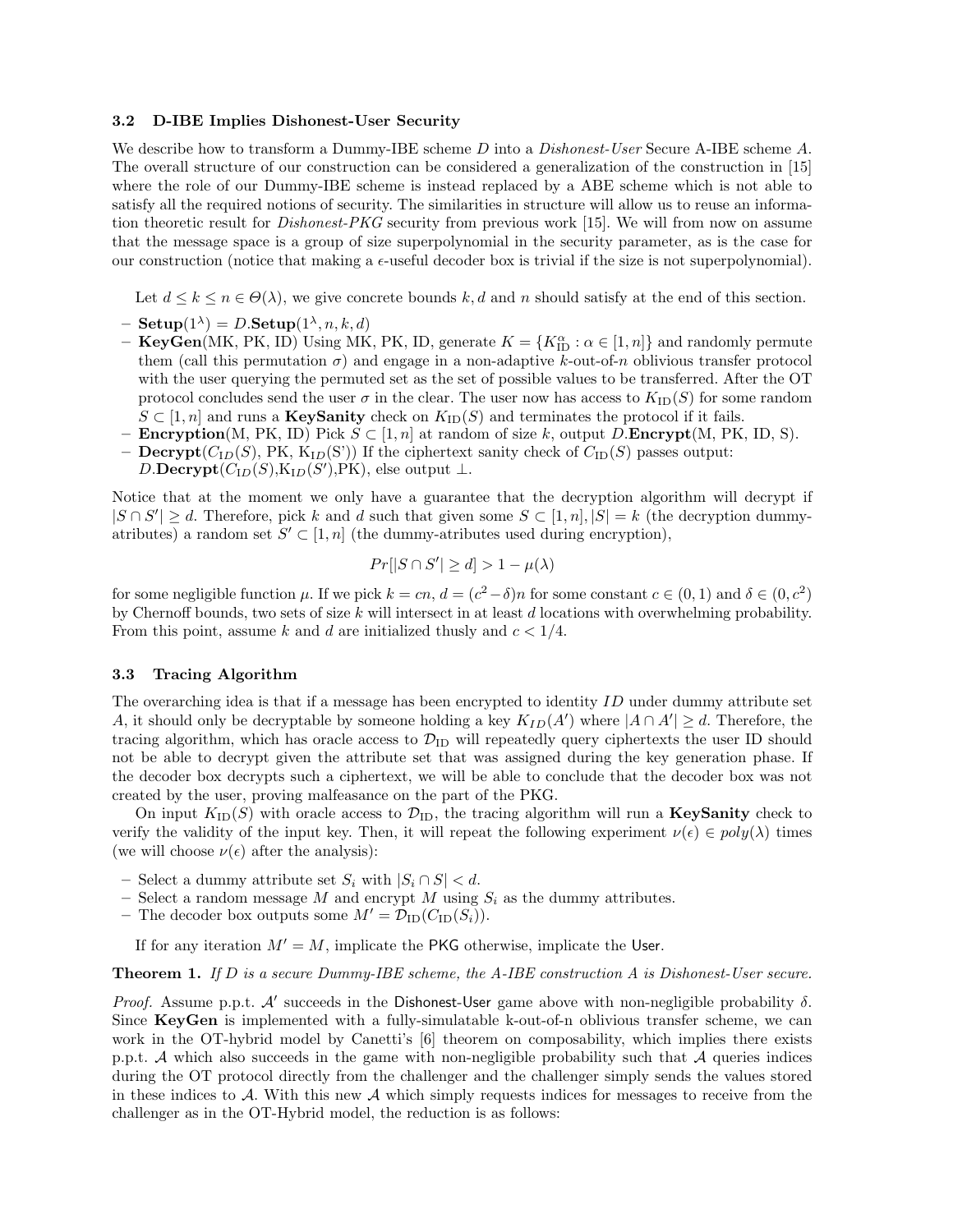- **Setup** Send the public key of the D-IBE scheme to the adversary  $\mathcal{A}$ .
- Key Generation On each of the adversary's queries for an identity to  $ID_j$  and indices (for the OT protocol)  $I \subset [1, n], |I| = k$ , query the D-IBE scheme for a key on identity ID<sub>j</sub> and receive  $K_{\text{ID}}(S_j) = \{K_{\text{ID}}^{\alpha_i}\}_{i \in [1,k]}.$  Now pick a random  $\sigma$  such that  $\sigma(I) = S_j$ . Send  $\mathcal{A}$ :  $\{K_{\text{ID}}^{\alpha}, \alpha \in S_j\}$  and  $\sigma$ .
- Create Decoder Box The adversary outputs a decoder box  $\mathcal{D}_{ID_j}$  along with a key  $K_{ID_j}(S)$  with an identity  $ID_j$  queried at some point in the key generation phase. Run a **KeySanity** check to make sure  $K_{ID_j}(S)$  is a valid key. If  $S \neq S_j$  run New Attributes phase, otherwise proceed to the Tracing Failure phase.
- New Attributes Since  $S \neq S_j$ , pick a d element subset  $S^*$  of S which does not overlap with  $S_j$  in more than  $d-1$  indices (recall both are of size k) and  $k-d$  element subset  $A \subset [1,n] \setminus (S \cup S_j)$  (this is why we assume  $d \leq k < n/4$  and initiate the challenge query with  $M_0, M_1 \leftarrow M$  with identity ID<sub>j</sub> and attribute set  $S^* \cup A$ . Since the challenger has a key which overlaps the challenge attribute set in more than  $d-1$  indices with the same identity, it can trivially decrypt and output b. This is a valid challenge since  $|(S^* \cup A) \cap S_j| < d$ .
- **Tracing Failure** Pick some  $d \in [1, \nu(\epsilon)]$  at random. Then, run the tracing algorithm normally  $d-1$ times. For the  $d^{th}$  iteration, choose  $M_0, M_1$  at random and initiate the challenge phase of the D-IBE scheme by outputting both messages, the challenge identity ID and a random dummy attribute set S' such that  $|S' \cap S| < d$ . Receive C from the D-IBE scheme, either an encryption of  $M_0$  or  $M_1$  under identity ID under the attribute set A and compute  $\mathcal{D}_{ID}(C_{ID}(S'))$ . If  $\mathcal{D}_{ID}(C_{ID}(S')) = M_0$  output 0, if  $\mathcal{D}_{\text{ID}}(C_{\text{ID}}(S')) = M_1$  output 1, otherwise, guess randomly.

Now, notice that if the **New-Attributes** phase is initiated, the challenger decrypts and breaks the Dummy-IBE security trivially. Also, since the tracing algorithm only ever queries messages encrypted under dummy-attribute sets which do not overlap with the key dummy-atribute set in more than  $d-1$ indices, if the tracing algorithm outputs PKG with non-negligible probability, for some  $d \in [1, \nu(\epsilon)]$  it must succeed in correctly decrypting with non-negligible probability. Since the challenge ciphertext the challenger returns to it is from the exact distribution that it expects, with non-negligible probability (since  $\nu(\epsilon)$  is polynomial in the security parameter) it will succeed in decrypting the challenge ciphertext, breaking semantic security. Since  $\mathcal{D}_{\text{ID}}$  is oblivious to the second message in the challenge phase, with probability within a negligible function of 1, whenever we do not guess randomly, we will be correct. Since we have at least a  $1/\nu(\epsilon)$  probability of not guessing randomly if the decoder decrypts on a single query and we assume the decoder will decrypt some query with non-negligible probability, we succeed in breaking semantic security.

#### 3.4 Running in Parallel for PKG Security

To achieve Dishonest-PKG security, we actually will have to modify our construction slightly by running it in parallel m times where  $m \in \Theta(\lambda)$ . In this setting, if we call the A-IBE candidate above A, we will call our new scheme  $\mathbf{A}$ , where  $\mathbf{A}[1], \ldots, \mathbf{A}[m]$  denote the m different instantiations of A. The public key and master secret key are simply the collection of public and master secret keys of each of the individual instantiations.

A private key is obtained for identity ID by running **KeyGen** in parallel  $m$  times and giving the output of each to the user. The user's dummy attribute set is now  $S$ , with each  $S[i]$  a random k element subset of [1, n]. Encryption is handled by splitting M into m shares,  $M = M_1 \oplus M_2 \oplus \ldots \oplus M_m$  where  $M_1, \ldots M_{m-1}$  are chosen are random and each  $M_i$  is encrypted under  $A[i]$  with a dummy attribute set  $S'[i]$ , with each  $S'[i]$  a k element subset of  $[1, n]$ . Now  $C_{\text{ID}}(S')$  should be decrypted only by keys  $K_{\text{ID}}(S)$ where  $|\mathbf{S}[i] \cap \mathbf{S'}[i]|$  ≥ d for each  $i \in [1,m]$ . KeySanity and CiphertextSanity checks of A work by checking each of the individual components with the existing sanity checks for A. We now describe the tracing algorithm:

#### 3.5 Tracing algorithm for the parallel scheme

On input  $K<sub>ID</sub>(S)$ , the tracing algorithm will run a **KeySanity** check to verify the validity of the input key. Then, it will then repeat the following experiment  $\nu \in poly_m(\lambda)$  times: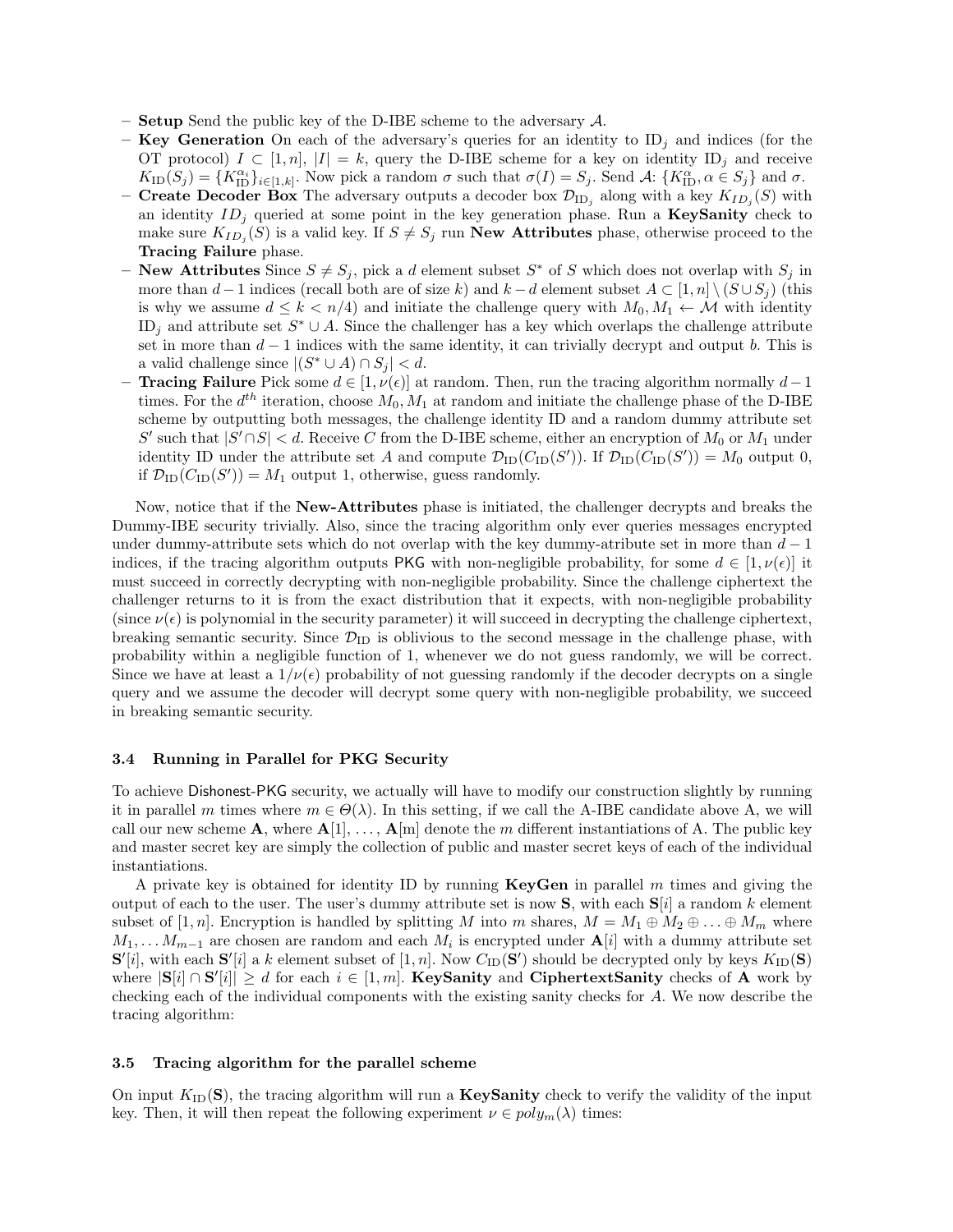- Pick  $j \in [1, m]$  at random,
- If  $i \neq j$ , choose  $S'[i]$  a k element subset of  $[1, n]$ ,
- If  $i = j$  include the additional restriction that  $|\mathbf{S}'[i] \cap \mathbf{S}[i]| < d$ ,
- Select a random message  $M$  and encrypt  $M$  using  $S'$  as the dummy attributes,
- The decoder box outputs some  $M' = \mathcal{D}_{ID}(C_{ID}(\mathbf{S}')).$

If for any iteration  $M' = M$  output PKG otherwise, output User.

**Theorem 2.** If D is a secure Dummy-IBE scheme,  $A$  is Dishonest-User secure.

*Proof.* The proof for this is identical to the proof for the proof of security for A, first pick  $i \in [1, m]$  at random and for all  $j \neq i$ , the challenger will instantiate  $\mathbf{A}[j]$  itself and use D, the Dummy-IBE scheme its trying to break to instantiate the  $j^{th}$  index. Since there are only polynomially many choices for j, with non-negligible probability, the adversary which outputs  $K_{\text{ID}}(S')$  and  $\mathcal{D}_{\text{ID}}$  will either have  $S'[j]$  overlap the queried keys  $S[j]$  less than d locations or, the tracing algorithm will decrypt a message whose dummy attribute set  $S^*$  has  $|S^*[j] \cap S[j]| < d$ .

#### Theorem 3. If D is a secure Dummy-IBE scheme, A is Dishonest-PKG secure.

*Proof.* Since the setup of  $\bf{A}$  is very closely related to the construction in Goyal et al. [15], (which is fully secure in the *Dishonest-PKG* game) we will be able to reuse their combinatorial results for the security of **A**. They also compose m sets of dummy-attributes in parallel and use fully-simulatable OT during the key generation phase in the same manner we do. In their result, by using the ciphertext and key sanity checks they are able to prove a purely information theoretic bound on the fraction of dummy-attribute sets that will implicate the PKG with access to a decoder box  $\mathcal{D}_{ID}$ . They show that as long as **KeyGen** does not terminate with non-negligible probability, with overwhelming probability the PKG will not query a ciphertext the user is unable to decrypt. Since all ciphertexts which the user can decrypt decrypt to the same value by the ciphertext sanity check and the PKG can decrypt to this value by itself, this allows analysis in the Dishonest-PKG game where the PKG has no decryption capabilities.

Their result (Lemma 5 in the original paper) <sup>2</sup> gives us precisely the second information theoretic guarantee we need, namely that any tracing algorithm with an  $\epsilon$ -useful decoder box will output PKG for all but a negligible fraction of possible dummy attributes. We refer the reader to the original paper for the proof of the lemma below. Assume  $m$  is super-logarithmic and  $n$  is linear in the security parameter  $\lambda, k = c_1 n, d = c_2 n$  positive constants less than 1 such that  $c_2 < c_1^2$  (which ensures decryption with overwhelming probability the Chernoff bound).

**Lemma 1.** Let  $\epsilon$  be non-negligible and  $\mathcal{D}_{ID}$  an  $\epsilon$ -useful decoder box. Let **S** be a dummy attribute set for the user and consider the following experiment:

- Select a dummy attribute set S' such that  $|S'[i] \cap S[i]| < d$  for some  $i \in [1, m]$
- $-$  Select a random message M and encrypt it using  $S'$  as the dummy attributes and outputs the ciphertext C
- The decoder box outputs  $M' = \mathcal{D}(C)$
- Output PKG if  $M' = M$

Then, for all but a negligible fraction of choices of  $S$ , the above experiment has probability of outputting PKG greater than  $\epsilon/(24m)$ .

By the above lemma, if we consider ideal OT functionality and reduce to the case where the PKG has no decryption capabilities, the tracing algorithm will output PKG with overwhelming probability by only running in polynomial time in the Dishonest-PKG game as desired as long as S does not come from a exceptional set which forms a negligible fraction of all possible S. Since full *Dishonest-PKG* security is obtained information theoretically for an identical abstract construction in [15] we refer to their paper for a rigorous treatment of the above argument.

<sup>&</sup>lt;sup>2</sup> Note that the proof of **Lemma 5** is not in the original, but instead in the full version of the cited paper.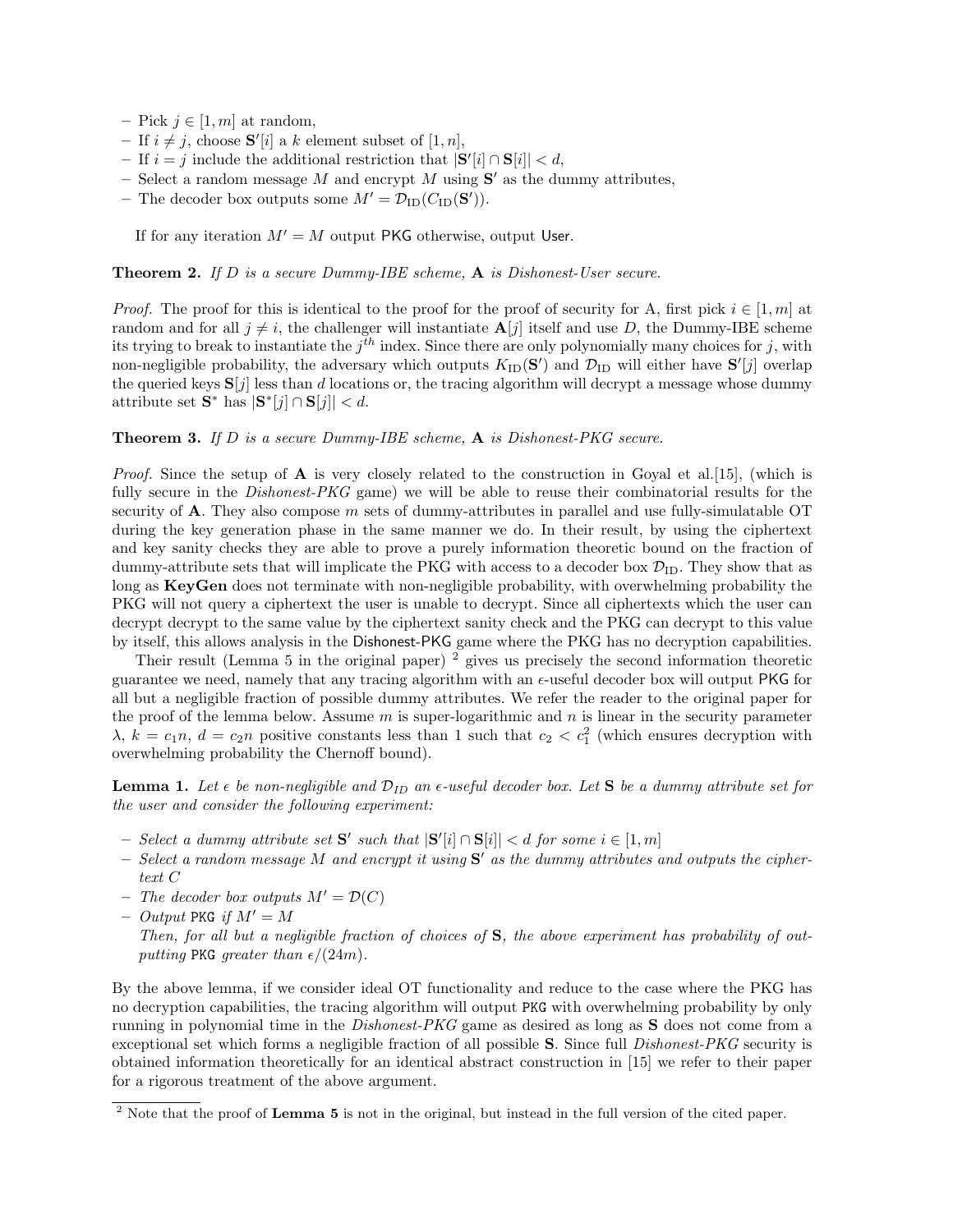#### 3.6 A Modification for IND-ID-CPA Security

After we have a Dishonest-User and Dishonest-PKG secure A-IBE scheme, we may use the same method as the previous selective secure construction [15]. We will achieve IND-ID-CPA security by using the above A-IBE scheme and a secure IBE scheme together. For any M, we will secret share M into  $M_1 \oplus M_2$  where  $M_1$  was chosen at random and encrypt  $M_1$  with the A-IBE scheme and  $M_2$  with the IBE scheme. Since Waters' IBE scheme [25] achieves IND-ID-CPA security using the DBDH assumption, we may combine it with our Dummy-IBE scheme to achieve full A-IBE with no additional security assumptions.

## 4 A Dummy-IBE Scheme

The main technical contribution of this paper is the construction of a secure *Dummy-IBE* scheme, which as described, provides a fully secure A-IBE scheme. For our construction, we will reuse many of the methods introduced by Waters [25]. As such, we will use Waters' hash extensively. Given an identity ID  $\in \{0,1\}^n$  and  $\mathbf{u}[i] \in \mathbb{G}$  for  $i \in [0,n]$  where ID[j] is the j<sup>th</sup> bit of ID :

$$
H(\mathbf{u},\text{ID})=\mathbf{u}[0]\prod_{j\in[1,n]}\hspace{-0.5ex}\mathbf{u}[j]^{\text{ID}[j]}
$$

We use  $x \stackrel{\$}{\leftarrow} X$  to denote x being picked at random from a set X and  $S \subset_{\$} X$  a set S being picked at random as a subset of X. We describe the scheme below with  $|p|, n, d, k \in \Theta(\lambda)$  and  $d \leq k \leq n/4$ . The terms  $e, \mathbb{G}_1, \mathbb{G}_2, g, p$  are parameters of the common bilinear map.

Setup(1<sup>\2</sup>) Pick  $a \stackrel{\$}{\leftarrow} \mathbb{Z}_p$ ,  $g_1 = g^a$ .  $g_2 \stackrel{\$}{\leftarrow} \mathbb{G}$ ,  $\mathbf{T}[i] \stackrel{\$}{\leftarrow} \mathbb{G}$ ,  $\mathbf{u}[i] \stackrel{\$}{\leftarrow} \mathbb{G}$  for  $i \in [0, n]$ . The public key is  $(g_1, g_2, \mathbf{u}, \mathbf{T})$ . The master secret key is  $g_2^a$ .

**KeyGen**(PK, ID) Pick  $S \subset_{\S} [1, n]$  of size  $k, \forall i \in S$ ,  $r_i \stackrel{\$}{\leftarrow} \mathbb{Z}_p$  and output<sup>3</sup>:

$$
K_{\text{ID}}(S) = (\text{ID}, S, (g_2^a [H(\mathbf{u}, \text{ID})T_i]^{r_i}, g^{r_i})_{i \in S}).
$$

**Encrypt**(M, ID, S) Pick  $c \stackrel{\$}{\leftarrow} \mathbb{Z}_p$ . Select a  $d-1$ -degree polynomial q in  $\mathbb{Z}_p$  at random with  $q(0) = c$ ,

$$
C_{\text{ID}}(S) = \left( \text{ID}, S, Me(g_1, g_2)^c, \left( g^{q(i)}, [H(\mathbf{u}, \text{ID})T_i]^{q(i)} \right)_{i \in S} \right).
$$

Where the entries in the third component are given in ascending order of  $i \in [1, n]$  to avoid ambiguity.

**Decrypt**( $C_{ID}(S')$ , $K_{ID}(S)$ ) Take  $I \subset S' \cap S$  of size d. For all  $i \in I$ , compute:

$$
\frac{e([H(\mathbf{u},\text{ID})T_i]^{q(i)}, g^{r_i})}{e(g_2^a[H(\mathbf{u},\text{ID})T_i]^{r_i}, g^{q(i)})} = \frac{1}{e(g, g_2^a)^{q(i)}} = \frac{1}{e(g_1, g_2)^{q(i)}},
$$

$$
Me(g_1, g_2)^c \prod_{i \in I} \left(\frac{1}{e(g_1, g_2)^{q(i)}}\right)^{\Delta_{i,I}(0)} = M.
$$

Where  $\Delta_{i,I}(j)$  is the Lagrange coefficient  $(\Delta_{i,I}(j) = \prod_{k \in I \setminus \{i\}} \frac{k-j}{i-j}).$ 

**CiphertextSanity**( $C_{\text{ID}}(S)$ , PK) First check the input is formatted as a valid ciphertext ( $|S| = k$ ):

$$
\left(\text{ID}, S, C, \left(C_i^{(1)}, C_i^{(2)}\right)_{i \in S}\right)
$$

Assuming  $H(\mathbf{u}, ID)T_i \neq 1 \in \mathbb{G}$ , since  $\mathbb{G}, \mathbb{G}_T$  are of prime order, write the last two components for a single  $i \in S$  as  $g^{w_i}$ ,  $[H(\mathbf{u},ID)T_i]^{y_i}$  for some constants  $w_i, y_i \in \mathbb{Z}_p$ . If  $H(\mathbf{u},ID)T_i = 1 \in \mathbb{G}$ , unless the second component above is also 1 output Not-Valid. The ciphertext is well formed if for all components

<sup>&</sup>lt;sup>3</sup> Notice it is possible to generate  $K_{\text{ID}}^{\alpha}$  for all  $\alpha \in [1, n]$  as necessary for the previous reduction.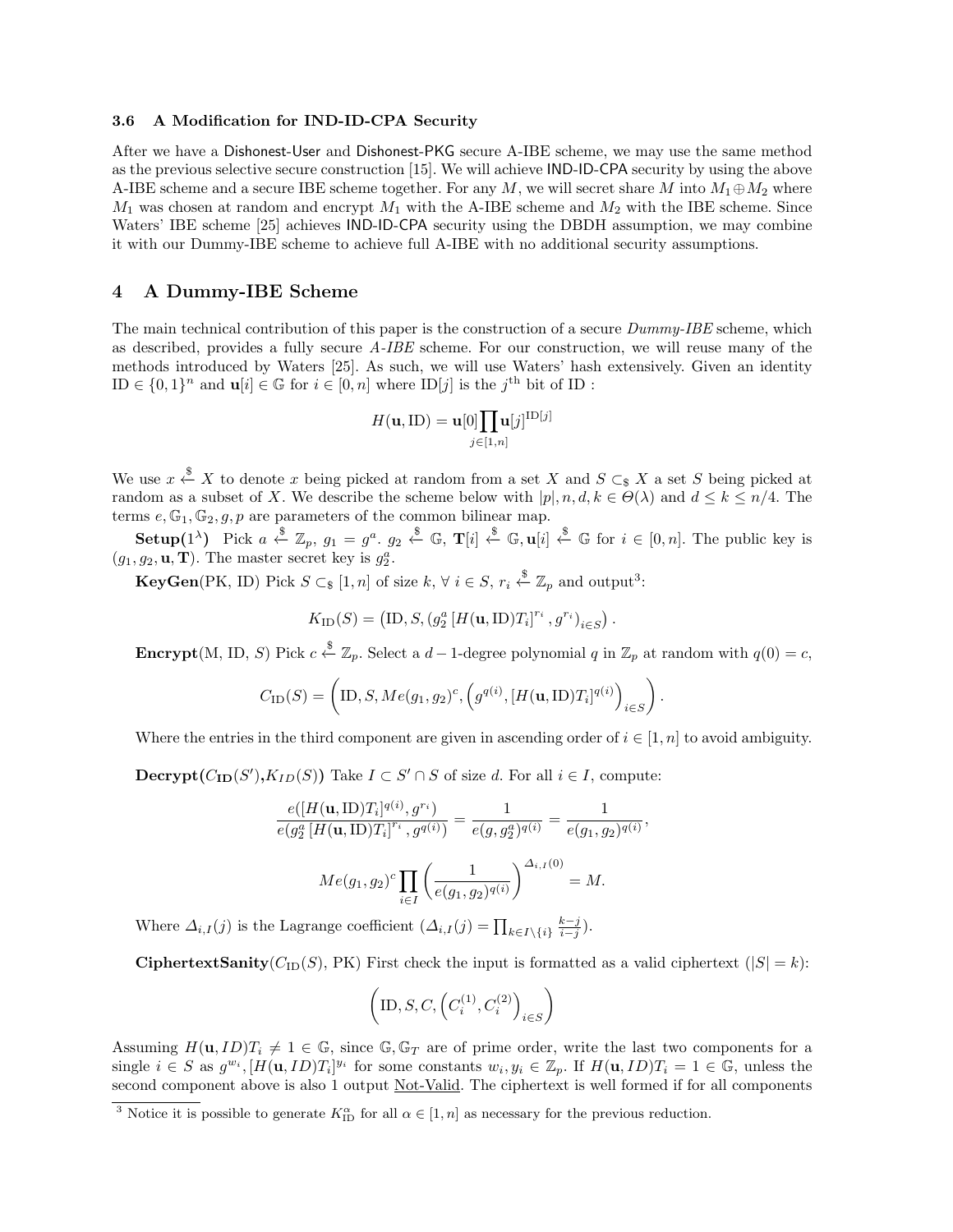with second entry not 1 the  $w_i = y_i$  and the  $w_i$  values fall on the same  $d-1$  degree polynomial q (note that the value  $q(0)$  is actually completely irrelevant to the ciphertext sanity check since as long as all the  $w_i$  are on the same  $d-1$  degree polynomial, if  $q(0) = c$ , it will be a valid encryption of  $Ce(g, g)^{-c}$ . To check that  $w_i = y_i$ , notice:

$$
e\left(H(\mathbf{u},\mathrm{ID})T_j),C_i^{(1)}\right) \stackrel{?}{=} e\left(C_i^{(2)},g\right) \Leftrightarrow
$$

$$
e\left((H(\mathbf{u},\mathrm{ID})T_j)^{w_i},g\right) \stackrel{?}{=} e\left(H(\mathbf{u},\mathrm{ID})T_j,g^{y_i}\right) \Leftrightarrow
$$

$$
e\left(H(\mathbf{u},\mathrm{ID})T_j),g\right)^{w_i} \stackrel{?}{=} e\left(H(\mathbf{u},\mathrm{ID})T_j,g\right)^{y_i} \Leftrightarrow w_i \stackrel{?}{=} y_i.
$$

The final implication follows from the fact that both numbers being paired are not 1 in their original group of prime order and so the target group element is not 1 with non-trivial pairing. Now, to check that all the  $w_i$  lie on the same  $d-1$  degree polynomial, pick a subset  $I \subset S$  with  $|J| = d$ . Then, interpolate  $C_i^{(1)}$  to all the other  $x \in S \setminus I$  values. In other words, for all  $x \in S \setminus I$ , check that:

$$
\prod_{i \in I} C_i^{(1)} \xrightarrow{\Delta_{i,I}(x)} = \prod_{i \in I} g^{w_i \Delta_{i,I}(x)} \stackrel{?}{=} g^{w_x} = C_x^{(1)}.
$$

It's now clear that this process will only accept if all  $w_i$  lie on some polynomial  $q$  of degree not exceeding  $d-1$ . This suffices to show that the interpolation to  $q(0)$  is unique no matter which d points are picked, showing this is a valid ciphertext (can only be decrypted to one value).

**KeySanity**( $K_{\text{ID}}(S)$ , PK) First check that the key is formatted correctly. If  $H(\mathbf{u}, ID)T_i = 1 \in \mathbb{G}$ , checking this component is valid is trivial (the user then should have access to the master secret key and can check this with one pairing from the PK). We can now write each key component as:

$$
\left(H(\mathbf{u},ID)T_i\right)^r g_2^a, g^{r'}.
$$

This will now be a valid key component if  $r = r'$  (for elements in  $\mathbb{Z}_p$  we write equality as elements in this group). Check (recall  $g_1 = g^a$ ):

$$
e [(H(\mathbf{u}, ID)T_i)^r g_2^a, g] \stackrel{?}{=} e \left( H(\mathbf{u}, ID)T_i, g^{r'} \right) e(g_2, g_1) \Leftrightarrow
$$
  

$$
e [(H(\mathbf{u}, ID)T_i), g]^r \stackrel{?}{=} e [(H(\mathbf{u}, ID)T_i), g]^{r'}.
$$

Which is equivalent with  $r = r'$  since g,  $H(\mathbf{u}, ID)T_i$  are not 1.

#### 4.1 Proof of Security

We will now prove the  $Dummy-IBE$  security of the given construction. Let q be an upper bound on the number of queries an adversary  $A$  makes to succeed in the  $Dummy-IBE$  security game with nonnegligible probability  $\epsilon$ . We now describe how to use this simulator to succeed in the DBDH game with non-negligible probability. Below  $m$  will be a value polynomial in an upper bound of the number of queries the adversary makes that will be initialized later in the analysis. We now describe the simulator S that will be given as input  $(A, B, C, Z)$  where  $(g, g_1, g_2, C) = (g, g^a, g^b, g^c)$  and  $Z = e(g, g)^{abc}$  or  $Z \stackrel{\$}{\leftarrow} \mathbb{G}_T$ . Generate  $\Phi$  a random k element subset of  $[1, n]$ , which will serve as the dummy attribute set of the challenge query and:

$$
\mathbf{x}[i] \stackrel{\$}{\leftarrow} [0, m-1] \text{ for } i \in [1, n], \mathbf{x}[0] \stackrel{\$}{\leftarrow} [-n(m-1), 0]
$$

$$
\mathbf{y}[i] \stackrel{\$}{\leftarrow} \mathbb{Z}_p \text{ for } i \in [0, m-1].
$$

Define the following two functions:

$$
F'(\mathbf{x},\text{ID}) = \mathbf{x}[0] + \sum_{i=1}^{n} \mathbf{x}[i]\text{ID}[i]
$$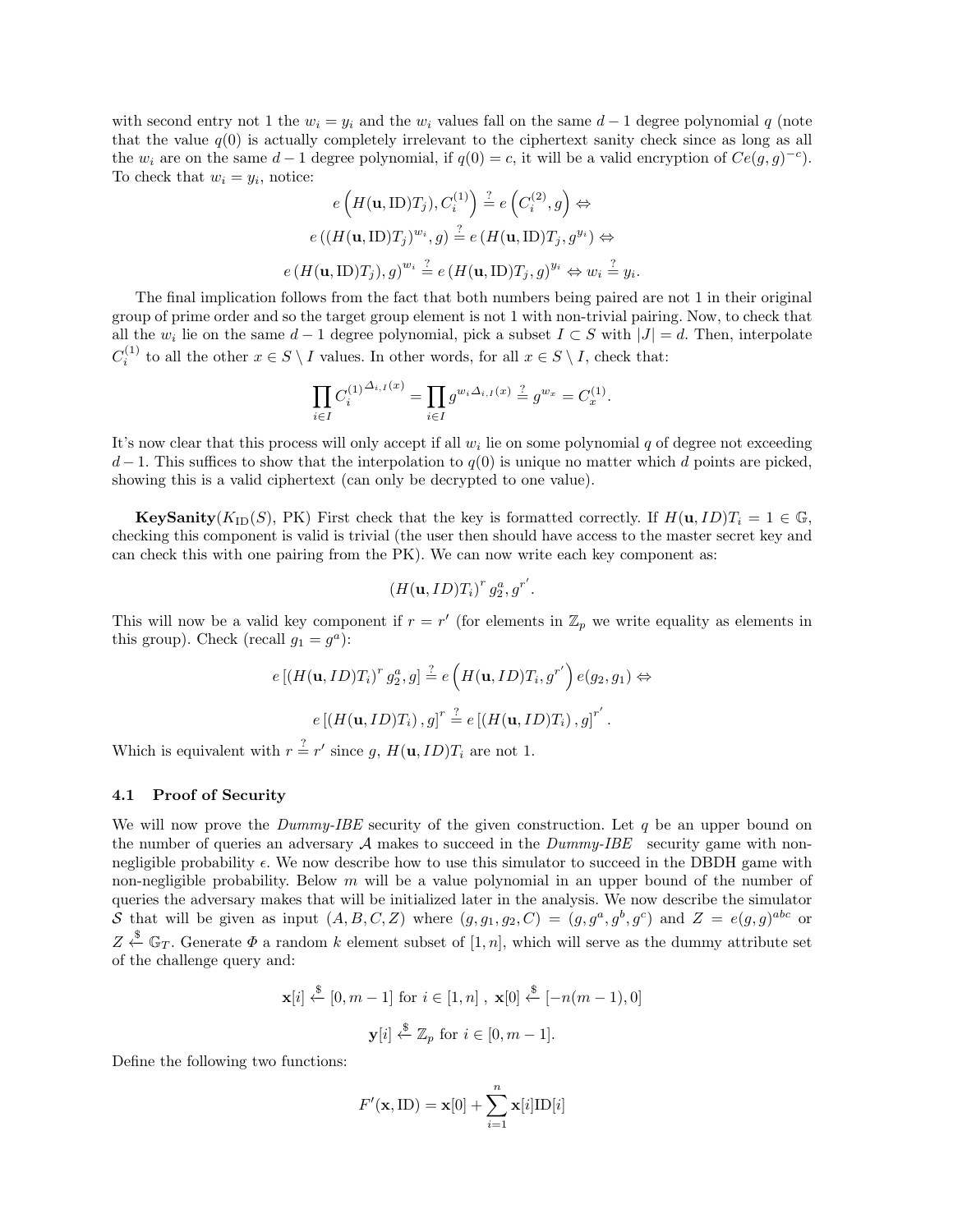$$
G'(\mathbf{y}, I) = \mathbf{y}[0] + \sum_{i=1}^{n} \mathbf{y}[i] \text{ID}[i].
$$

Our simulator S will abort unless for exactly one key query  $\mathbf{ID}[i], F'(\mathbf{x}, \mathbf{ID}[i]) = 0$  and for all others  $F'(\mathbf{x},\mathbf{ID}[j]) \notin \{0,1\}$ . Additionally, S will abort and guess randomly unless  $\mathbf{ID}[i]$  as specified above is not the challenge identity (recall that by the definition of  $Dummu$ -IBE security, we may assume that the challenge identity has been queried once during the key queries phase and that the challenge dummyattribute set overlaps the dummy-attribute set the adversary received during the key generation phase in no more than  $d-1$  indices). We now describe how S will generate the public key and answer key queries.

Simulated Public Key Generation. S.Setup(1<sup> $\lambda$ </sup>) is defined as follows: For  $i\in[1,n],$   $\mathbf{B}[i]\overset{\$}{\leftarrow}\mathbb{Z}_{p}$  and,

$$
\mathbf{T}[j] = \begin{cases} g_2 g^{\mathbf{B}[j]}, \text{ if } j \in \Phi; \\ g^{\mathbf{B}[j]}, \quad \text{otherwise.} \end{cases}
$$

Related to **T**, define  $G(y, \text{ID}, j) = G'(y, \text{ID}) + \mathbf{B}[j]$  and,

$$
F(\mathbf{x}, \text{ID}, \varPhi, j) = \begin{cases} F'(\mathbf{x}, \text{ID}) + 1, \text{ if } j \in \varPhi; \\ F'(\mathbf{x}, \text{ID}), \qquad \text{otherwise.} \end{cases}
$$

Output PK =  $(g_1, g_2, \mathbf{u}, \mathbf{T})$ . Notice if  $\mathbf{u}[i] = g_2^{\mathbf{x}[i]} g^{\mathbf{y}[i]}$  then,  $H(\mathbf{u}, \text{ID}) \mathbf{T}[i] = g_2^{F(\mathbf{x}, \text{ID}, \Phi, i)} g^{G(\mathbf{y}, \text{ID}, j)}$ . Observe the output is completely independent of  $\Phi$  and the output distribution is precisely that of the true public key generation algorithm.

Simulated KeyGen Queries. If  $F'(\mathbf{x}, \text{ID}) \notin \{-1, 0\}$ ,  $\mathcal{S}.\text{KeyGen}(\text{ID})$  is defined as follows: Pick  $S \subset_{\$}$ [1, n] of size k. For  $j \in S: r \stackrel{\$}{\leftarrow} \mathbb{Z}_p$  and let  $w = F(\mathbf{x}, \text{ID}, \Phi, j)^{-1}$  (which exists since  $F'(\mathbf{x}, \text{ID}) \neq 0$ ). Set:

$$
(K_j^{(1)},K_j^{(2)})=(g_2^{F(\mathbf{x},\mathrm{ID},\varPhi,j)\cdot r}g^{G(\mathbf{y},\mathrm{ID},\varPhi)\cdot r}g_1^{-G(\mathbf{y},\mathrm{ID},\varPhi)\cdot w},g^rg_1^{-w})
$$

For all  $j \in S$ . Output  $K_{\text{ID}}(S) = (ID, S, (K_j^{(1)}, K_j^{(2)})_{j \in S})$ . Notice for  $j \in S$ :

$$
\begin{split} g_2^{F(\mathbf{x},\text{ID},\varPhi,j)\cdot r} g^{G(\mathbf{y},\text{ID},\varPhi)\cdot r} g_1^{-G(\mathbf{y},\text{ID},\varPhi)\cdot w} &= g_2^a \big(g_2^{F(\mathbf{x},\text{ID},\varPhi,j)} g^{G(\mathbf{y},\text{ID},\varPhi)}\big)^{-a\cdot w} \big(g_2^{F(\mathbf{x},\text{ID},\varPhi,j)} g^{G(\mathbf{y},\text{ID},\varPhi)}\big)^r \\ &= g_2^a \big(g_2^{F(\mathbf{x},\text{ID},\varPhi,j)} g^{G(\mathbf{y},\text{ID},\varPhi)}\big)^{r-a\cdot w}. \end{split}
$$

And similarly  $g^r g_1^{-w} = g^{r-a\cdot w}$ . Therefore, this is a valid key component with randomness  $r - a \cdot w$ , which is also distributed uniformly over  $\mathbb{Z}_p$ . So, every key component is generated from the correct distribution if  $F(\mathbf{x},\text{ID}) \notin \{-1,0\}$ . This is where the main divergence with Waters' proof occurs, we must be able to handle one query to the identity that will later be challenged on. For this, we notice that if  $j \in \Phi$ , and  $F'(\mathbf{x}, \mathbf{ID}) = 0$  then,  $F(\mathbf{x}, \mathbf{ID}, \Phi, j) \neq 0$  and we can repeat the above process by taking  $S = \Phi$ .

If  $F'(\mathbf{x}, \text{ID}) = 0$ , S.KeyGen(ID) is the same as the above except instead of  $S \subset_{\$} [1, n]$ , take  $S = \Phi$ .

Recall that S aborts if there is ever more than one query with  $F'(\mathbf{x}, \text{ID}) = 0$  and that the output of the simulated public key is independent of  $\Phi$ . Therefore, if  $\Phi$  is only used once during the key queries phase, as the dummy-attribute set of a single query, the view of the adversary interacting with  $S$  is still identical to the view of the adversary interacting with the true Dummy-IBE scheme.

Simulated Challenge Ciphertext. Assume  $F'(\mathbf{x}, \text{ID}) = 0$  and  $|S \cap \Phi| < d$  then,

S. Challenge $(M_0, M_1, ID, S)$  is defined as follows: Pick  $\gamma \stackrel{\$}{\leftarrow} \{0,1\}$  and let  $C_1 = Z \cdot M_{\gamma}$  and choose  $S \supset K \supset S \cap \Phi$ , with  $|K| = d - 1$  and:

For  $i \in K$ :

$$
r_i \stackrel{\$}{\leftarrow} \mathbb{Z}_p
$$
,  $C_i^{(1)} = g^{r_i}$ ,  $C_i^{(2)} = \left( g_2^{F(\mathbf{x}, \text{ID}, \phi, i)} g^{G(\mathbf{y}, \text{ID}, i)} \right)^{r_i}$ .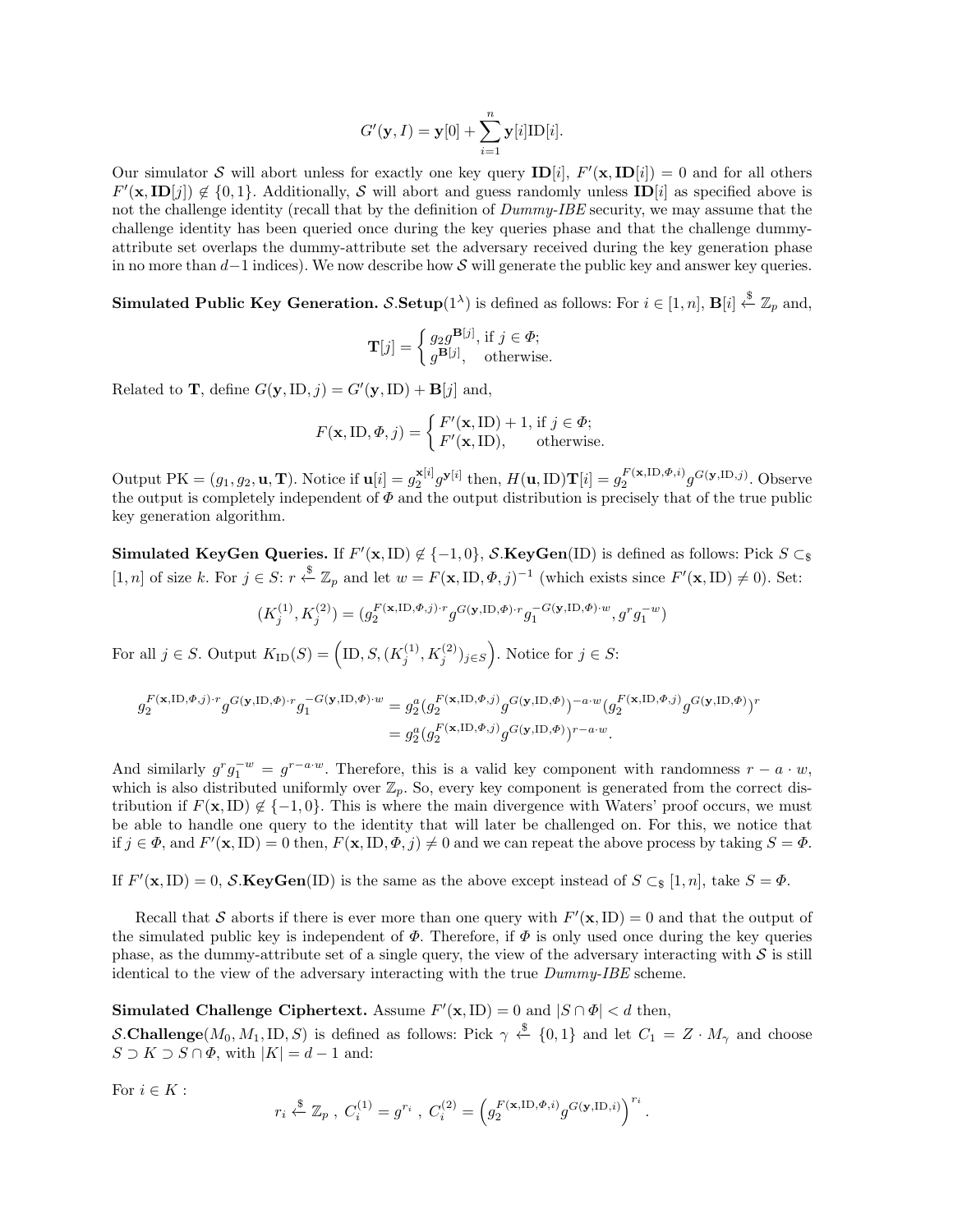For  $i \notin K$ :

$$
C_i^{(1)} = (g^c)^{\Delta_{0,K}(i)} \prod_{j \in K} (g^{r_j})^{\Delta_{j,K}(i)}, C_i^{(2)} = (C_i^{(1)})^{G(\mathbf{y}, \text{ID}, i)}
$$

.

Respond to the query with:

$$
C_{\text{ID}}(S) = \left( \text{ID}, S, C_1, \left( C_i^{(1)}, C_i^{(2)} \right)_{i \in S} \right).
$$

**Remark (1).** Notice the encryption is valid with the implied polynomial  $q(x)$  in the exponent being defined by  $q(i) = r_i \stackrel{\$}{\leftarrow} \mathbb{Z}_p$  for all  $i \in K$  and  $q(0) = c$  where  $C = g^c$ . Since choosing a  $d-1$ degree polynomial at random is equivalent to specifying its value randomly at  $d$  points, the encryption is valid and uniform (since  $r_i$  are generated at random during the simulated challenge and the view of the adversary has been independent of c which was chosen at random in the DBDH initialization). This shows that the  $C_i^{(1)}$  components are correctly generated from the stated distribution for  $i \in K$ .

**Remark (2).** Additionally, since  $F'(\mathbf{x}, \text{ID}) = 0$ , we have that for all  $i \notin K(\Rightarrow i \notin \Phi \text{ if } i \in S)$ ,  $F(\mathbf{x}, \text{ID}, \Phi, i) = 0$  and therefore  $H(\mathbf{u}, \text{ID})T_i = g^{G(\mathbf{y}, \text{ID}, i)}$  which shows the second component is also generated correctly with implied polynomial q. Therefore, as long as  $F'(\mathbf{x},ID) = 0$  the  $C_i^{(b)}$  values are drawn from the correct distribution.

Therefore, if Z is  $e(g_1, g_2)^c$  we have the above is a uniform encryption of  $M_\gamma$ . Otherwise, Z is a random element of  $\mathbb{G}_T$  and the ciphertext gives no information on the choice of  $\gamma$ .

To remind the reader of the relevant security game, the adversary  $A$  will make  $q$  distinct key queries  $\mathbf{ID}[i]$  to which the simulator will respond with keys  $K_{\mathbf{ID}[i]}(S[i])$  where  $S[i]$  is a k element subset of  $[1, n]$ consisting of the dummy attributes of the key. Finally, the adversary will make a challenge query with  $M_0, M_1, S^*, \mathbf{ID}[j]$  where  $\mathbf{ID}[j]$  with  $j \in [1, q]$  was queried before and  $|S^* \cap \mathbf{S}[j]| < d$ . Our simulator will not abort if and only if:

- 1.  $F'(\mathbf{x},\mathbf{ID}[i]) \notin \{0,1\}$  for all  $i \in [1,q] \setminus \{j\}$  for some  $j \in [1,q]$ ,
- 2.  $F'(\mathbf{x},\mathbf{ID}[j]) = 0,$
- 3. The challenge identity is  $ID[j]$ .

This is very similar to the requirement in Waters' IBE, where it is required that  $F'(\mathbf{x},\mathbf{ID}[i]) \neq 0$  for all key queries and  $F'(\mathbf{x},\mathbf{ID}[j]) = 0$  for the challenge identity  $\mathbf{ID}[j]$ . Here, we require that the challenge identity be queried once before, with the small caveat that for most key queries we are aborting on two values instead of one, but the impact of this on analysis is minimal. Notice that if our algorithm does not abort, it is drawing from the same distribution as the real  $Dummy-IBE$  scheme since while  $\Phi$  is used as the dummy attribute set for a single query, the view of the adversary otherwise is independent of  $\Phi$  (the requirement that  $|\Phi \cap S| < d$  is automatically fulfilled since A was given  $\Phi$  as the dummy attribute set of  $\text{ID}[j]$  and therefore, by the rules of the *Dummy-IBE* security game, the dummy attribute set of the challenge must overlap the dummy attribute set received during the key generation phase in less than d indices). It only remains to bound below the probability of aborting naturally and introduce an artifical abort step to make sure the success probability of the simulator is not correlated with the probability of aborting. We defer bounding the abord probability to Appendix A. If for any sequence of queries, our simulation has a non-negligible probability of perfectly simulating the behavior of Dummy-IBE security game in the case where the fourth member of the DBDH tuple is  $Z = e(g, g)^{abc}$  and in the other case, all information on the challenge message is lost, we can use the advantage of a distinguishing adversary to discern which of the above two possibilities the fourth member of the DBDH tuple is, since its advantage can only be maintained (information theoretically) in the case where  $Z = e(g, g)^{abc}$ .

## 5 Conclusion

We have demonstrated the first provably secure black-box accountable authority IBE scheme, answering the primary question posed in multiple previous works [13, 15] using the standard DBDH assumption.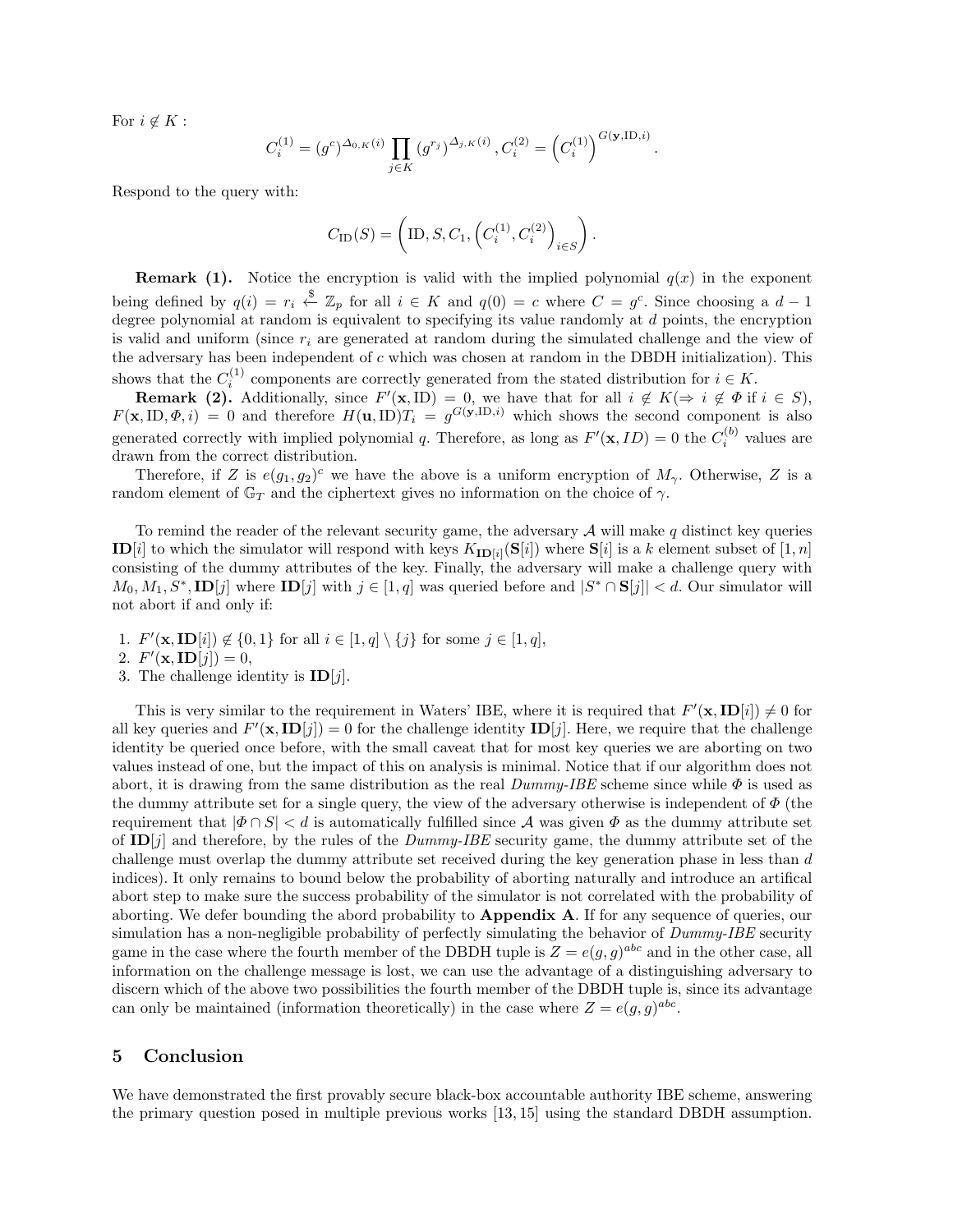To achieve this goal, we introduced the notion of *Dummy-IBE* encryption, a hybrid between usual IBE and Attribute-Based Encryption where the exact attributes given to an identity are not important but which should exist for some added functionality (in this case tracing), which may be of independent interest.

## References

- 1. Mihir Bellare and Thomas Ristenpart. Simulation without the artificial abort: Simplified proof and improved concrete security for waters' ibe scheme. In Antoine Joux, editor, EUROCRYPT, volume 5479 of Lecture Notes in Computer Science, pages 407–424. Springer, 2009.
- 2. D. Boneh and M. Franklin. Identity-based encryption from the Weil pairing. SIAM Journal on Computing, 32(3):586–615, 2003.
- 3. Dan Boneh and Xavier Boyen. Secure identity based encryption without random oracles. In Matthew K. Franklin, editor, CRYPTO, volume 3152 of Lecture Notes in Computer Science, pages 443–459. Springer, 2004.
- 4. Dan Boneh and Matthew K. Franklin. Identity-based encryption from the weil pairing. In Joe Kilian, editor, CRYPTO, volume 2139 of Lecture Notes in Computer Science, pages 213–229. Springer, 2001.
- 5. Jan Camenisch, Gregory Neven, and Abhi Shelat. Simulatable adaptive oblivious transfer. In Moni Naor, editor, EUROCRYPT, volume 4515 of Lecture Notes in Computer Science, pages 573–590. Springer, 2007.
- 6. R. Canetti. Security and composition of multiparty cryptographic protocols. Journal of Cryptology, 13(1):143–202, 2000.
- 7. Clifford Cocks. An identity based encryption scheme based on quadratic residues. In Bahram Honary, editor, IMA Int. Conf., volume 2260 of Lecture Notes in Computer Science, pages 360–363. Springer, 2001.
- 8. S. Even, O. Goldreich, and A. Lempel. A randomized protocol for signing contracts. Communications of the ACM, 28(6):647, 1985.
- 9. C. Gentry. Practical identity-based encryption without random oracles. In Eurocrypt, volume 4004, pages 445–464. Springer, 2006.
- 10. Craig Gentry and Shai Halevi. Hierarchical identity based encryption with polynomially many levels. In Omer Reingold, editor, TCC, volume 5444 of Lecture Notes in Computer Science, pages 437–456. Springer, 2009.
- 11. Craig Gentry and Alice Silverberg. Hierarchical id-based cryptography. In Yuliang Zheng, editor, ASI-ACRYPT, volume 2501 of Lecture Notes in Computer Science, pages 548–566. Springer, 2002.
- 12. V. Goyal, O. Pandey, A. Sahai, and B. Waters. Attribute-based encryption for fine-grained access control of encrypted data. In Proceedings of the 13th ACM conference on Computer and communications security, page 98. ACM, 2006.
- 13. Vipul Goyal. Reducing trust in the pkg in identity based cryptosystems. In Alfred Menezes, editor, CRYPTO, volume 4622 of Lecture Notes in Computer Science, pages 430–447. Springer, 2007.
- 14. Vipul Goyal, Abhishek Jain 0002, Omkant Pandey, and Amit Sahai. Bounded ciphertext policy attribute based encryption. In Luca Aceto, Ivan Damgård, Leslie Ann Goldberg, Magnús M. Halldórsson, Anna Ingólfsdóttir, and Igor Walukiewicz, editors, ICALP (2), volume 5126 of Lecture Notes in Computer Science, pages 579–591. Springer, 2008.
- 15. Vipul Goyal, Steve Lu, Amit Sahai, and Brent Waters. Black-box accountable authority identity-based encryption. In Peng Ning, Paul F. Syverson, and Somesh Jha, editors, ACM Conference on Computer and Communications Security, pages 427–436. ACM, 2008.
- 16. Matthew Green and Susan Hohenberger. Blind identity-based encryption and simulatable oblivious transfer. In ASIACRYPT, pages 265–282, 2007.
- 17. Jeremy Horwitz and Ben Lynn. Toward hierarchical identity-based encryption. In Lars R. Knudsen, editor, EUROCRYPT, volume 2332 of Lecture Notes in Computer Science, pages 466–481. Springer, 2002.
- 18. Allison B. Lewko, Tatsuaki Okamoto, Amit Sahai, Katsuyuki Takashima, and Brent Waters. Fully secure functional encryption: Attribute-based encryption and (hierarchical) inner product encryption. In Henri Gilbert, editor, EUROCRYPT, volume 6110 of Lecture Notes in Computer Science, pages 62–91. Springer, 2010.
- 19. B. Libert and D. Vergnaud. Towards Black-Box Accountable Authority IBE with Short Ciphertexts and Private Keys. In 12th International Workshop on Practice and Theory in Public Key Cryptography, PKC, pages 235–255. Springer, 2009.
- 20. Andrew Y. Lindell. Efficient fully-simulatable oblivious transfer. In Tal Malkin, editor, CT-RSA, volume 4964 of Lecture Notes in Computer Science, pages 52–70. Springer, 2008.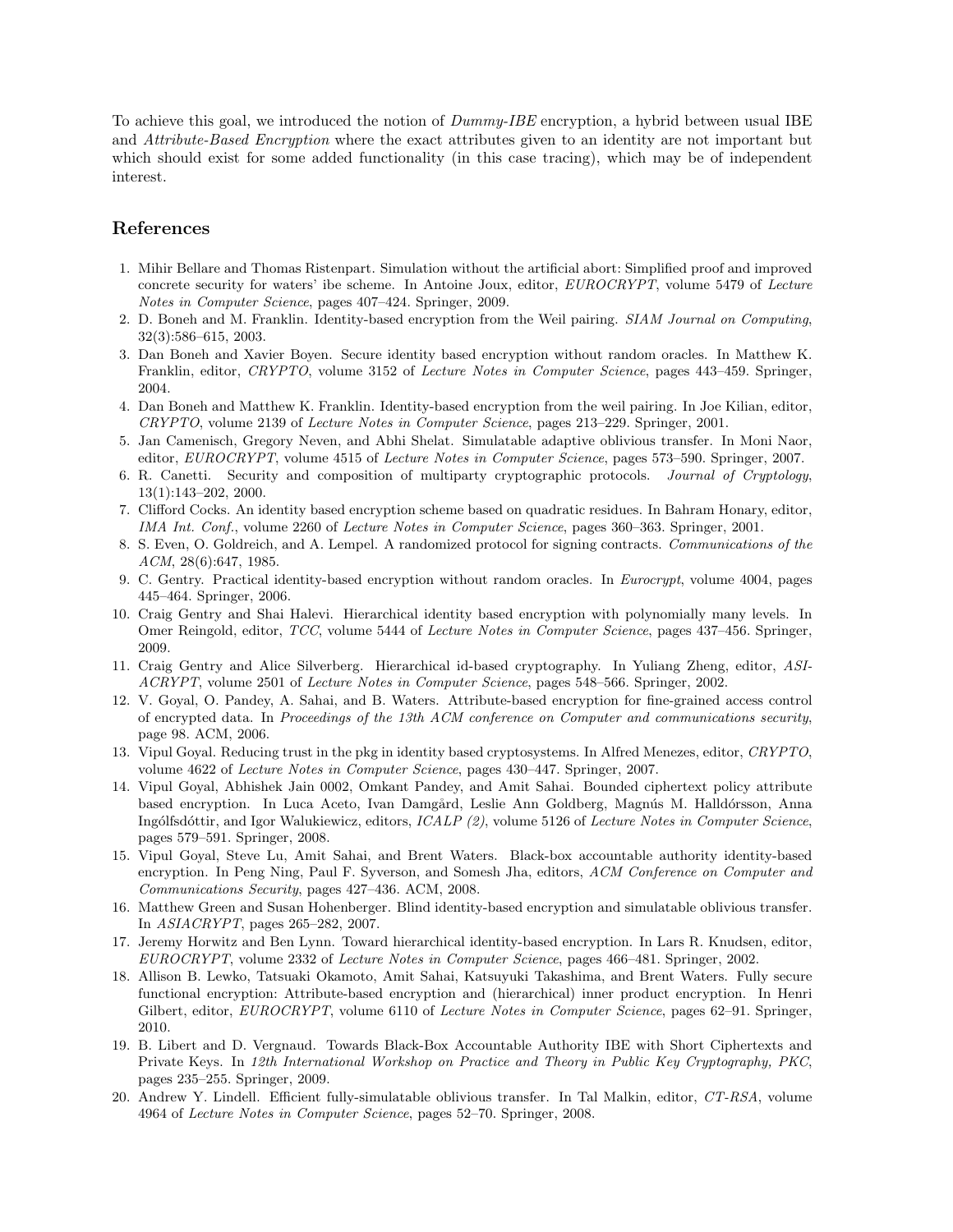- 21. Tatsuaki Okamoto and Katsuyuki Takashima. Fully secure functional encryption with general relations from the decisional linear assumption. In Tal Rabin, editor, CRYPTO, volume 6223 of Lecture Notes in Computer Science, pages 191–208. Springer, 2010.
- 22. R. Ostrovsky, A. Sahai, and B. Waters. Attribute-based encryption with non-monotonic access structures. In Proceedings of the 14th ACM conference on Computer and communications security, page 203. ACM, 2007.
- 23. A. Sahai and B. Waters. Fuzzy identity-based encryption. In EUROCRYPT, volume 3494, pages 457–473. Springer, 2005.
- 24. A. Shamir. Identity-based cryptosystems and signature schemes. In Proceedings of CRYPTO, volume 84, pages 47–53. Springer, 1984.
- 25. B. Waters. Efficient identity-based encryption without random oracles. In Eurocrypt, volume 3494, pages 114–127. Springer, 2005.

## A Bounding the Abort Probability.

Artificial Abort. Additionally to the probability of aborting naturally, we must make sure that if the simulator  $\mathcal{S}$ 's probability of success is not correlated with its probability of aborting. Since this method is standard by now, we refer the reader to Waters' original work [25] for more in depth analysis of the necessity of this step. Our application differs little from the analysis in [25] except for a factor of 2 due to the fact that we have two restricted values but include the analysis for completeness<sup>4</sup>.

As in Waters' scheme we can now define a second simulator which first generates the secret key  $g_2^a$ before initializing x and y. With the master secret key, it is now able to perfectly respond to all key generation queries. Now, this second simulator will abort and guess randomly unless  $\text{ID}[j]$ , the challenge identity (which has been queried once before) satisfies  $F'(\mathbf{x},\mathbf{ID}[j]) = 0$  and for all other identities keys are queried for  $\mathbf{ID}[i] \neq \mathbf{ID}[j], F'(\mathbf{x}, \mathbf{ID}[j]) \notin \{0, 1\}.$ 

As long as we can show the second simulator has a non-negligible probability of not aborting for any set of queries, by using artificial aborts, we can get a near-uniform, non-negligible probability to abort and guess randomly for any set of identity queries. Then, our first simulator works as a distinguisher in the DBDH game since if for a given set of queries our simulator has not aborted, the adversary will have a non-negligible advantage of guessing the correct b if  $Z = e(g, g)^{abc}$  and no advantage in guessing b if Z is random since b is information theoretically masked in the ciphertext.

Analysis of Abort Probability: We now give a lower bound on the probability for a set of identities  ${\{\mathbf{ID}[i]\}_{i\in[1,q]}$  with  ${\mathbf{ID}[j]}$ ,  $j\in[1,q]$  the challenge identity that the second simulator does not abort.

$$
\Pr[\mathbf{abort}] = \Pr[\bigwedge_{i \in [1,q] \setminus \{j\}} F'(\mathbf{x}, \mathbf{ID}[i]) \notin \{0,1\}] \land F'(\mathbf{x}, \mathbf{ID}[j]) = 0
$$
\n
$$
= (1 - \Pr[\bigvee_{i \in [1,q] \setminus \{j\}} F'(\mathbf{x}, \mathbf{ID}[i]) \in \{0,1\}] ) \times \Pr[F'(\mathbf{x}, \mathbf{ID}[j]) = 0 | \bigwedge_{i \in [1,q] \setminus \{j\}} F'(\mathbf{x}, \mathbf{ID}[i]) \notin \{0,1\}]
$$
\n
$$
\geq (1 - \sum_{i \in [1,q] \setminus \{j\}} \Pr[F'(\mathbf{x}, \mathbf{ID}[i]) \in \{0,1\}] ) \times \Pr[F'(\mathbf{x}, \mathbf{ID}[j]) = 0 | \bigwedge_{i \in [1,q] \setminus \{j\}} F'(\mathbf{x}, \mathbf{ID}[i]) \notin \{0,1\}]
$$
\n
$$
\geq (1 - \frac{2q}{(n+1)m}) \Pr[F'(\mathbf{x}, \mathbf{ID}[j]) = 0 | \bigwedge_{i \in [1,q] \setminus \{j\}} F'(\mathbf{x}, \mathbf{ID}[i]) \notin \{0,1\}]
$$

As in lines (1e) through (1i) in Waters' derivation [25] we can simplify the probability on the right to:

$$
= \frac{\Pr[F'(\mathbf{x}, \mathbf{ID}[j]) = 0]}{\Pr[\bigwedge_{i \in [1,q] \setminus \{j\}} F'(\mathbf{x}, \mathbf{ID}[i]) \notin \{0,1\}] } \times \left(1 - \Pr[\bigvee_{i \in [1,q] \setminus \{j\}} F'(\mathbf{x}, \mathbf{ID}[i]) \in \{0,1\} | F'(\mathbf{x}, \mathbf{ID}[j]) = 0]\right)
$$

Note that it is possible to prove our main result in a fashion similar to Bellare and Ristenpart's recent simplification [1] of Waters' proof using game playing techniques but we include this proof due to its transparency. A version of this paper which includes a game playing proof of security is available from the authors.